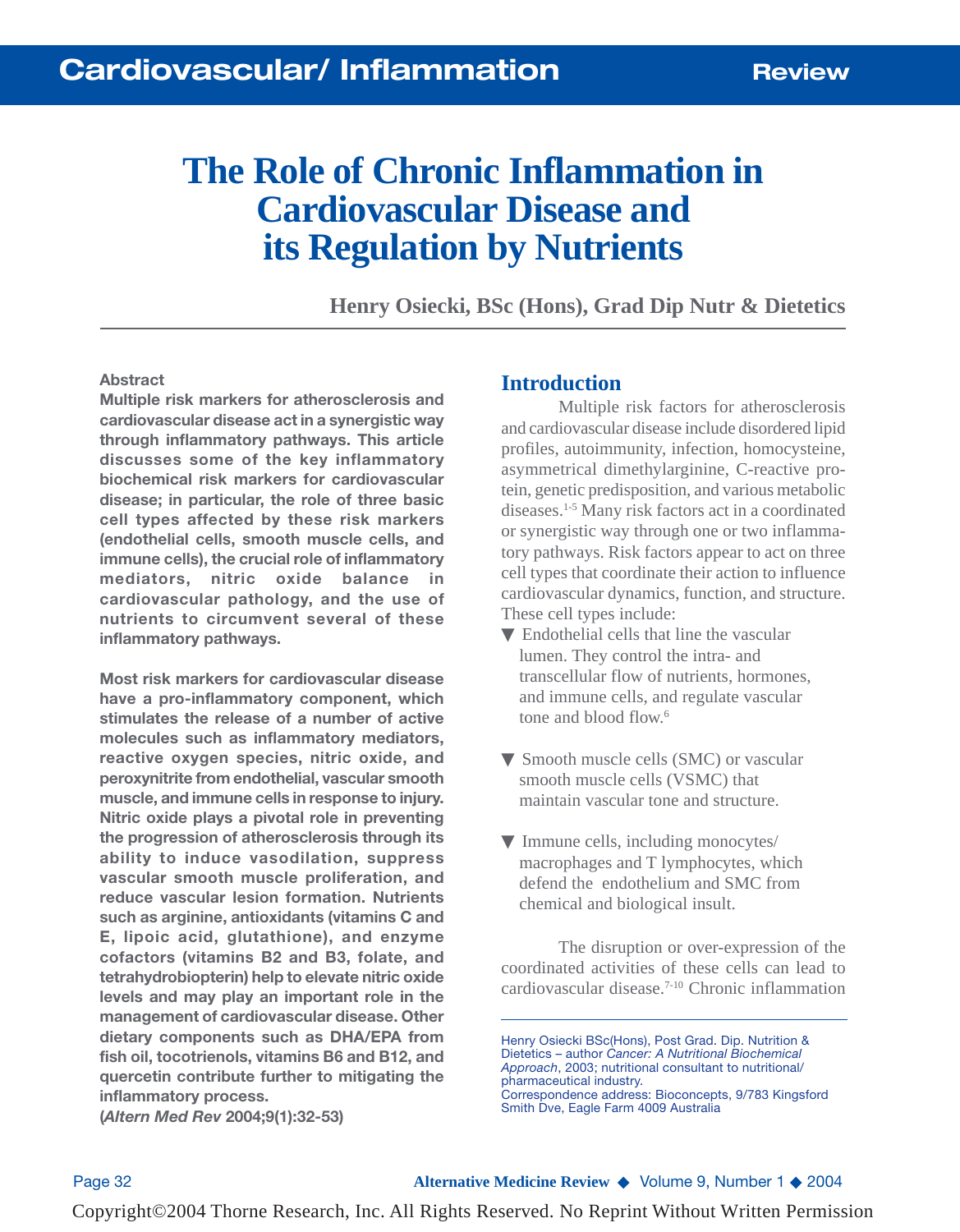

### *Figure 1. Relative and Synergistic Risk among Several Associated Factors*

bottom quartile, for each marker.

is the most common disruptor of the activities of these cells. Risk factors for cardiovascular disease that have a pro-inflammatory component include LDL cholesterol, smoking, elevated blood sugar, hypertension, diabetes, infection, homocysteine, ischemia, oxidant damage, interleukin-6, lipoprotein (a), high sensitivity C-reactive protein (hs-CRP), serum intracellular adhesion molecule-1, and apolipoprotein-B.<sup>2,4,5,11-14</sup> In addition, these inflammatory risk markers can react synergistically to increase relative risk (Figure 1). One common link among these risk factors is the activity and metabolism of nitric oxide (NO).

### **Endothelial Cell Function**

Endothelial cells play a vital physiological role in dividing blood from tissue. These cells actively inhibit the activation of the hemostatic mechanism and maintain blood circulation and fluidity, limit the efflux of cells and protein from the bloodstream, and participate in the maintenance of normal vasomotor tone.<sup>6</sup>

Endothelial cells are highly metabolically active and behave in a similar manner to paracrine or endocrine gland cells in the release of chemical mediators.10,15,16 The endothelium generates a number of active molecules in response to injury or toxic chemical or oxidant stimuli, such as:

- ▼ Adhesion molecules, intracellular adhesion molecule (ICAM-1), vascular cell adhesion molecule (VCAM-1), fibronectin, selectins, interleukin-1, heparin sulfate<sup>17</sup>
- $\nabla$  Clotting or coagulation factors<sup>17,18</sup> (von Willebrand Factor, thromboxane, prostacyclin)
- $\blacktriangledown$  Fibrinolysis factors<sup>19,20</sup> (e.g., tissue plasminogen factor)

#### Alternative Medicine Review ◆ Volume 9, Number 1 ◆ 2004 **Page 33**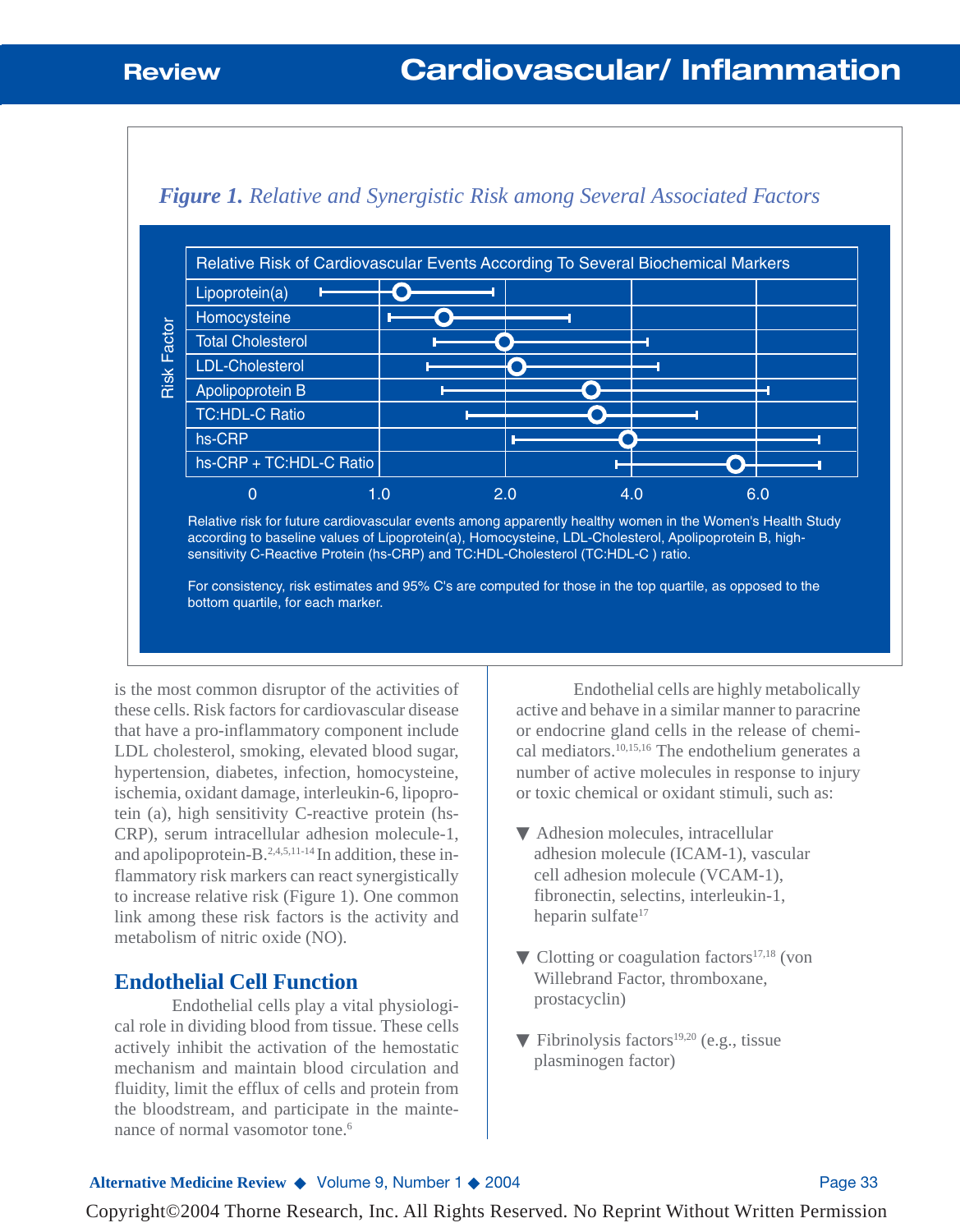- ▼ Components of the renin-angiotensin system<sup>21</sup> (e.g., angiotensin II that acts as a pro-inflammatory cytokine and augments the production of reactive oxygen species)
- $\nabla$  Prostaglandins<sup>22-24</sup> (e.g., prostacyclin)
- ▼ Growth-promoting or angiogenesis factors (transforming growth factor-beta (TGF-β), platelet-derived growth factor  $(PDGF))^{25}$
- ▼ Vascular tone regulators<sup>18,25-28</sup> (NO and endothelin-1)

These biological molecules demonstrate that the endothelium senses change in the local milieu, and respond by releasing a variety of cytokines and chemicals that regulate vascular smooth muscle relaxation/contraction, vascular structure, platelet and monocyte function, and coagulation.26,28,31

The endothelium secretes a number of vascular-relaxing substances as well as several vasoconstricting agents (Table 1). However, one of the most potent endogenous vasodilators is endothelial-derived nitric oxide. NO is a critical modulator of blood flow and blood pressure, $27,32$ and opposes the vasoconstricting effects of endothelin, angiotensin II, serotonin, and norepinephrine.31.33,34 NO also suppresses the proliferation of vascular smooth muscle.<sup>28,35</sup>

It was initially thought a continuous basal synthesis of NO from the vascular endothelium maintained resting vascular tone. Recent evidence, however, suggests that NO production is increased whenever the endothelium is damaged or stressed; otherwise, only residual synthesis occurs.36 Deficiency or loss of NO activity contributes not only to increased vascular resistance but to blood vessel medial thickening and/or myointimal hyperplasia, thus altering the structure of the vascular bed (Table 2).27,35,37

A second messenger of internal cellular communication – cyclic GMP (cGMP), produced in response to nitric oxide – is a key regulator of vascular smooth muscle cell contractility, growth, and differentiation.40 It is implicated in opposing the pathophysiology of hypertension, cardiac hypertrophy, atherosclerosis, and vascular injury/ restenosis (Figure 2).  $43,46$ 

## **Function of Vascular Smooth Muscle Cells**

Vascular smooth muscle cells contribute to the maintenance of vascular tone. The balance between stimuli that initiate contraction or dilation is important in providing the elastic recoil essential for normal functioning of the arteries.<sup>33</sup> Contraction of vascular smooth muscle (VSM) can be initiated by mechanical, electrical, and chemical stimuli. Passive stretching of VSM can cause contraction that originates from the smooth muscle itself. A number of stimuli such as norepinephrine, angiotensin II, vasopressin, endothelin-1, and thromboxane  $(TXA<sub>2</sub>)$  can elicit contraction.<sup>33</sup> Each of these substances binds to specific receptors on the VSMC or onto endothelial receptors adjacent to VSM and causes contraction of smooth muscle.

Nitric oxide, epinephrine, and prostacyclin can induce vasodilation of vascular smooth muscle.<sup>28,47</sup> NO is synthesized by a constitutive form of nitric oxide synthase (NOS) located in the endothelial lining of blood vessels and is a major contributor to regulation of blood pressure and blood flow. However, during hypertension and in atherogenesis, SMC change phenotype from an elastic mode to a secretory mode.<sup>48-1</sup> <sup>50</sup> These activated VSMC secrete and release a range of growth promoters and chemo-attractants.51-53 This phenotypic change is crucial to the mechanical strength of the atheromatous plaque.<sup>54</sup> Proliferating SMC can secrete matrix proteins and thicken the vascular wall. If these proteins are rich in collagen and elastic fibrils, the structural strength of the atheroma is assured, as a rich matrix of collagen forms a solid cap over the vascular lesion.<sup>54-56</sup>

Lesions, however, that develop and increase in size exhibit increased cholesterol/lipid deposits and show signs of increased cell death (particularly SMC death).54,55 SMC can undergo apoptosis, weakening the vascular wall and causing aneurisms (Table 3).57,58 The result is a lesion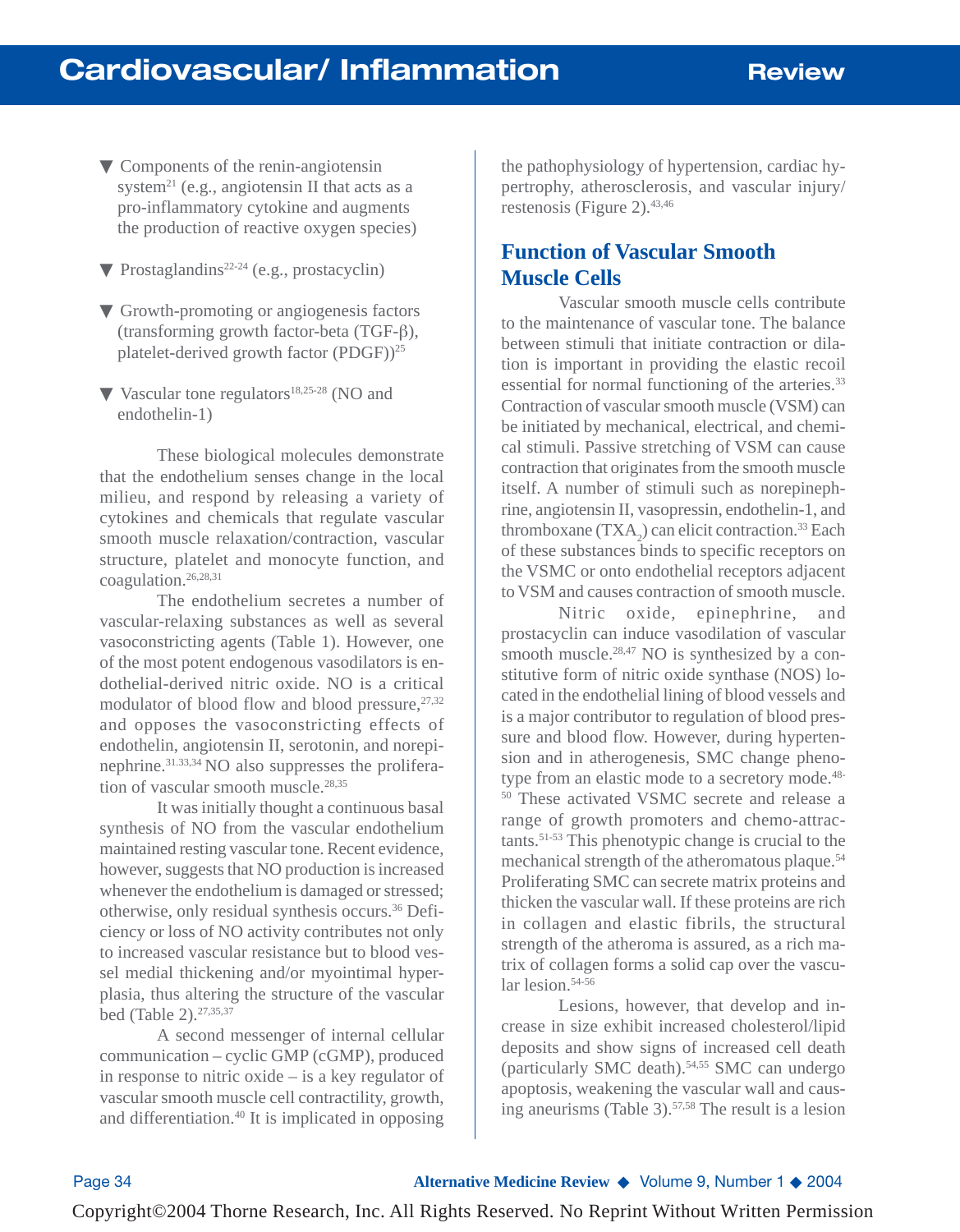## *Table 1. The Balance between Contracting and Dilating Factors*

| <b>Endothelial-derived Relaxing Factors</b>          |                                                                                                                                                                                                                                                                                                                                                                                                                                                                                                                                                                     |  |
|------------------------------------------------------|---------------------------------------------------------------------------------------------------------------------------------------------------------------------------------------------------------------------------------------------------------------------------------------------------------------------------------------------------------------------------------------------------------------------------------------------------------------------------------------------------------------------------------------------------------------------|--|
| Prostacyclin (PGI2)                                  | Decreases platelet adhesion and aggregation, as well as<br>promoting relaxation of vascular smooth muscle. It inhibits<br>endothelin-1 release. <sup>22-24</sup>                                                                                                                                                                                                                                                                                                                                                                                                    |  |
| Adrenomedullin (AM)                                  | A potent vasodilator peptide that protects the vascular<br>system from oxidative stress. <sup>44</sup>                                                                                                                                                                                                                                                                                                                                                                                                                                                              |  |
| Endothelial-derived Hyperpolarizing<br>Factor (EDHF) | It hyperpolarizes VSM by stimulating the cellular membrane<br>potassium/calcium pump, thereby preventing smooth<br>muscle contraction. It is activated by shear pressure<br>associated with blood flow. <sup>22-24</sup>                                                                                                                                                                                                                                                                                                                                            |  |
| C-type Natriuretic Peptide (CNP)                     | Also known as endothelium-derived factor, is a vascular<br>dilator. It also inhibits growth and proliferation of vascular<br>smooth muscle. <sup>25</sup>                                                                                                                                                                                                                                                                                                                                                                                                           |  |
| Nitric Oxide (NO)                                    | A soluble gas that diffuses through water and lipid phases,<br>it is a potent vasodilator. It is derived from the amino acid<br>arginine through the action of the enzyme, nitric oxide<br>synthase (NOS). <sup>29</sup> Its production is influenced by a number<br>of factors: shear pressure (i.e., hemodynamic shear stress<br>exerted by viscous drag of flowing blood) and various<br>bioactive molecules such as estrogen, acetylcholine,<br>bradykinin, substance P, histamine, insulin, bacterial<br>endotoxins, adenosine, and thromboxane. <sup>23</sup> |  |
| <b>Endothelial-derived Contracting Factors</b>       |                                                                                                                                                                                                                                                                                                                                                                                                                                                                                                                                                                     |  |
| Endothelins (ET)                                     | There are a number of isoforms of endothelins (ET-1, ET-2,<br>and ET-3) with a wide range of biological actions. ET-1 is a<br>potent vasoconstrictor and pressor agent. It is released by<br>the endothelium. ET-1 release is stimulated by angiotensin<br>II, antidiuretic hormone, thrombin, cytokines, and reactive<br>oxygen species. Its release is inhibited by NO, prostacyclin,<br>and atrial natriuretic peptide. <sup>23,24,30</sup>                                                                                                                      |  |
| Thromboxane (TXA2)                                   | Activates its own receptor on the VSMC and causes<br>vasoconstriction. <sup>23</sup>                                                                                                                                                                                                                                                                                                                                                                                                                                                                                |  |
| Prostaglandin H2                                     | Activates thromboxane receptors. <sup>23</sup>                                                                                                                                                                                                                                                                                                                                                                                                                                                                                                                      |  |
| Angiotensin II                                       | Is a potent vasoconstrictor and pressor agent. It is<br>produced by the action of angiotensin-converting enzyme<br>on angiotensin1.24,31                                                                                                                                                                                                                                                                                                                                                                                                                            |  |
| Superoxide Anion (O2 -)                              | Quenches NO, thus contributing to vasoconstrictor tone. It<br>can produce vasoconstriction in its own right. It is produced<br>during infection, inflammation, or high oxidant stress. <sup>23</sup>                                                                                                                                                                                                                                                                                                                                                                |  |

Alternative Medicine Review ◆ Volume 9, Number 1 ◆ 2004 Page 35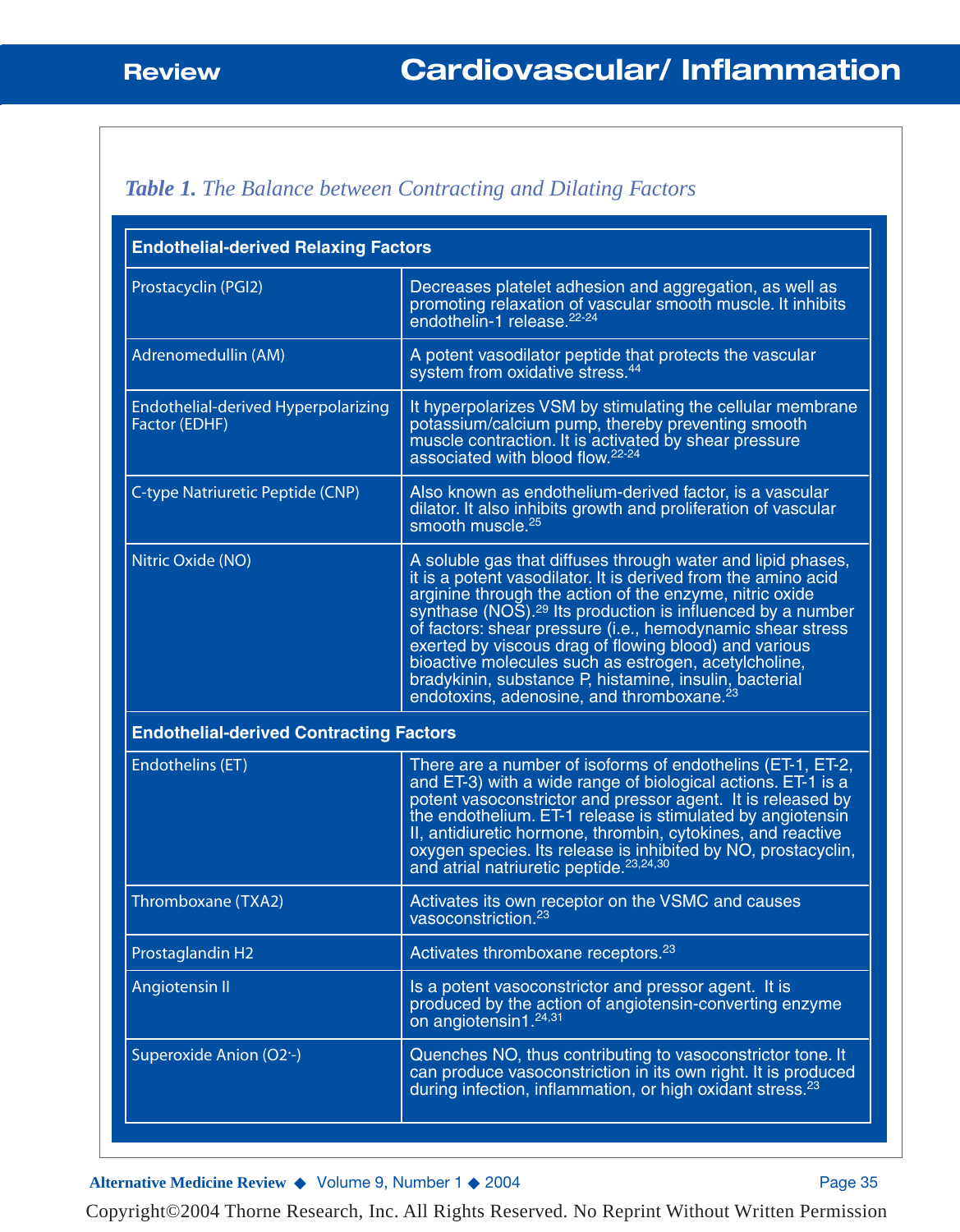# **Cardiovascular/ Inflammation Review**

## *Figure 2. The Biochemical Pathway of NO Activation of cGMP*



with a large lipid pool that may weaken and rupture, allowing lipid or atheroma fragments to enter the circulation.59After rupture, exposure of the underlying lesion (collagen fragments) to the blood vessel initiates thrombotic episodes of platelet and thrombin aggregation that may lead to organ failure or tissue damage through embolus. Small ruptures of atheroma plaque frequently reseal, incorporating thrombi into the lesion. $54,60,61$ 

As this sequence of events persists, the plaque increases in bulk, incorporating platelets, which further stimulates cell proliferation through the release of platelet-derived growth factor (PDGF). If the rupture is massive, this may lead to prothrombotic stimuli sufficient to occlude the lumen of the blood vessel.<sup>56,60</sup>

The VSM accumulation seen around an atheroma can be viewed as a beneficial repair process. Failure to repair through inhibition of cell proliferation or stimulation of apoptosis may reduce VSM accumulation, which can be detrimental as it increases the risk of plaque rupture.

## **The Contribution of Immune Cells – Monocytes/Macrophages and T Lymphocytes**

In atherosclerosis, macrophages are important for intracellular lipid accumulation and foam cell formation. Monocytes respond to chemotactic factors (monocyte chemo-attractant protein MCP-1), cytokines, and macrophage growth factors produced by vascular endothelial cells, smooth muscle cells, and infiltrated cells, by migrating from peripheral blood into the arterial intima and differentiating into macrophages. Unquenched intracellular reactive oxygen species (ROS) induce monocytes to differentiate into

macrophages.62 Macrophages express a variety of receptors, particularly scavenger receptors, and take up modified lipoproteins, including oxidized low-density lipoprotein, beta-very-low-density lipoprotein, and/or enzymatically degraded lowdensity lipoprotein. These cells accumulate cholesterol esters in the cytoplasm, which leads to foam cell formation in lesion development. In addition, macrophages and macrophage-derived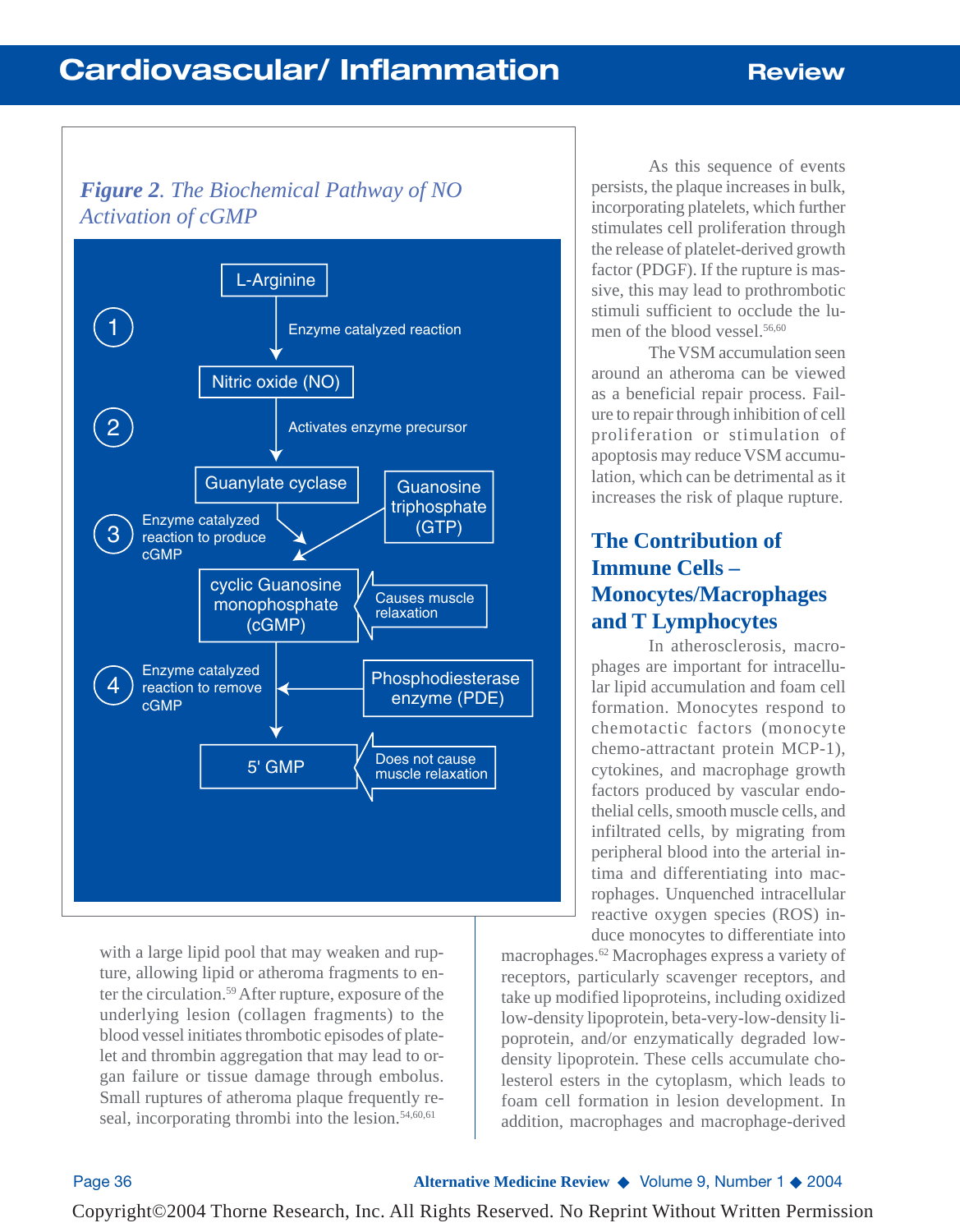### *Table 2. Activity of NO*

| <b>NO Actions</b>                                                                                                                                                                                                       | <b>NO Deficiency</b>                                                                                                                 |
|-------------------------------------------------------------------------------------------------------------------------------------------------------------------------------------------------------------------------|--------------------------------------------------------------------------------------------------------------------------------------|
| Induces vasodilatation. <sup>29,81</sup>                                                                                                                                                                                | Impairs endothelial vasodilatation. <sup>23,38,45</sup>                                                                              |
| Reduces blood pressure. <sup>27,32,38</sup>                                                                                                                                                                             | Increases vascular resistance. <sup>27,38</sup>                                                                                      |
| Suppresses proliferation of<br>vascular smooth muscle. <sup>28,29,35</sup>                                                                                                                                              | Contributes to vascular medial thickening<br>and/or myointimal hyperplasia.                                                          |
| Reduces lesion formation after<br>vascular injury. <sup>29</sup>                                                                                                                                                        | Accelerates vascular lesions by<br>increasing platelet aggregation and<br>immune cell migration to the lesion.                       |
| Inhibits interaction of circulating<br>immune cells with the vascular wall<br>by inhibiting adhesion molecule<br>activation and expression.<br>Prevents platelet aggregation or<br>thrombus formation. <sup>27,29</sup> | Contributes to abnormal vasomotor tone<br>and ischemic conditions. <sup>102</sup>                                                    |
| Prevents the progression of<br>atherosclerosis.                                                                                                                                                                         | Contributes to the initiation and<br>progression of atherosclerosis. <sup>143</sup>                                                  |
| Induces or activates guanylate<br>cyclase, thus increasing cellular<br>cGMP (Figure 2) in SMC and<br>inducing muscle relaxation. <sup>23</sup>                                                                          |                                                                                                                                      |
| Disrupts free radical and oxidant-<br>mediated reactions. Binds with<br>super oxide anion. <sup>23,39</sup>                                                                                                             | Increases oxidant stress and vascular<br>injury. Excess superoxide anion binds<br>with NO to form peroxynitrite. <sup>39,41,42</sup> |

foam cells produce ceroid and advanced glycated end-products (AGEs) and accumulate these substances in their cytoplasm. Extracellularly generated AGEs are taken up by macrophages via receptors for AGEs. Most foam cells die in loco because of apoptosis and some foam cells escape from the lesions into peripheral blood. Macrophages also play multifaceted roles in inducing plaque rupture, blood coagulation, and fibrinolysis via the production of various enzymes, activators, inhibitors, and bioactive mediators. During the development of atherosclerosis, macrophages interact with vascular endothelial cells, medial

smooth muscle cells, and infiltrated inflammatory cells, particularly T cells and dendritic cells.63,64

Activation of endothelial cells causes blood monocytes and T lymphocytes to stick to the luminal surface of the endothelium. Monocytes squeeze through the junction between the endothelial cells and enter the sub-endothelium, which is between the endothelium and the internal elastic lamina. Normally, the single endothelial layer lies almost directly over the internal elastic lamina. However, in the initial development of an atheromatous lesion, monocytes/macrophages fill this potential space.54,64 Oxidized lipids/cholesterol that

#### **Alternative Medicine Review ◆ Volume 9, Number 1 ◆ 2004** Page 37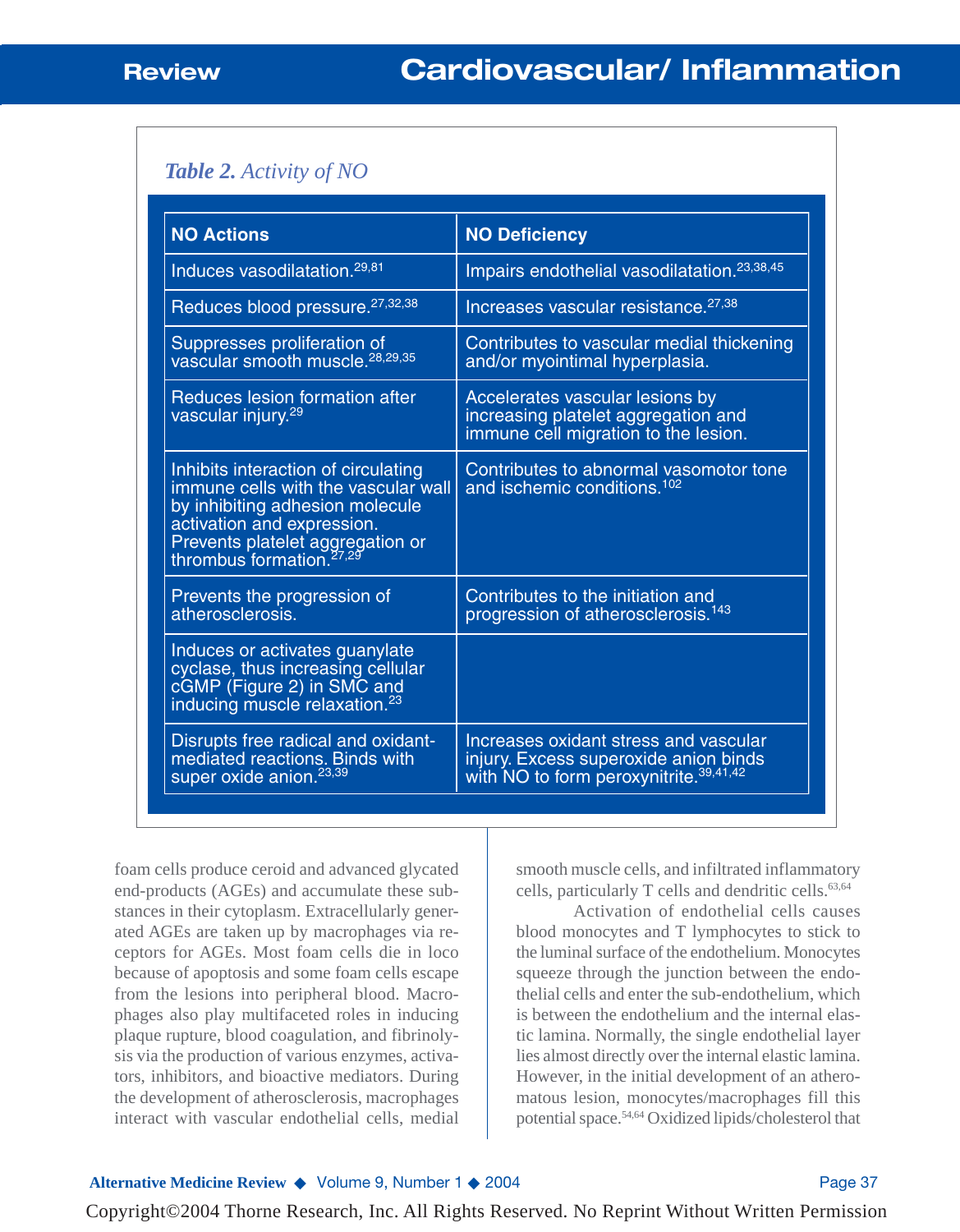## *Table 3. Properties of SMC in Advanced Plaques54-58,60*

- 1. Poor proliferation
- 2. Early senescence
- 3. Increased apoptosis (programmed cell death)
- 4. Increased cellular DNA damage in VSMC
- 5. Increased sensitivity to oxidized lipids/cholesterol and peroxynitrite, resulting in induced plaque; VSMC death while leaving normal VSMC in the artery unaffected
- 6. Inflammatory cells adjacent to the plaque can kill plaque VSMC.
- 7. Apoptotic VSMC release pro-inflammatory cytokines and membrane bound micro-particles into the circulation, which can initiate a pro-coagulant cascade as well as recruiting monocytes and macrophages to the surrounding area.

may be present in the lesion are scavenged by macrophages, as they form toxic foam cells. In human atherosclerotic lesions, many of the macrophage foam cells also contain ceroid – an insoluble polymer formed by oxidation of mixtures of lipid and protein.63 Figure 3 summarizes the interactions of monocytes/macrophages with modified/oxidized LDL.

Further recruitment of monocytes and macrophages can occur by the release of cytokines from the endothelium and VSM as part of the inflammatory cycle.54,63,64 These cells attempt to remove apoptotic cell debris, although the presence of modified or oxidized LDL may hamper this debris removal,<sup>65,66</sup> resulting in the recruitment of more inflammatory cells and the subsequent release of Fas-L (a death-inducing ligand) and death of surrounding or adjacent neutrophils, monocytes, and activated VSMC.<sup>58,67</sup> As a result, the atheromatous plaque core becomes rich in macrophages as the plaque ages.

Once activated, macrophages can overexpress the production of matrix-degrading enzymes (matrix metalloproteins; MMPs) and pro-

thrombin.68 This process also activates SMC and increases the production of excessive ROS that induce oxidative modification of LDLs.<sup>69,70</sup> A vicious cycle ensues of endothelial cell activation or dysfunction that induces the expression of VCAM-1 and monocyte chemo-attractant proteins (MCP-1), leading to increased monocyte/macrophage recruitment into the intima.64

Oxidative stress also decreases the expression of endothelial nitric oxide synthase (eNOS) by endothelial cells.71 As eNOS limits monocyte/macrophage-endothelial cell interaction, the loss of eNOS or its decreased expression results in formation of a macrophage-rich atheroma. This results in a soft plaque that increases the risk of unstable angina, thrombosis, and acute myocardial infarction.72,73

Macrophages and T lymphocytes can also produce NO through an inducible nitric oxide synthase mechanism  $(iNOS)$ .<sup>41,74</sup> The excess NO can react with the superoxide anion to produce peroxynitrite, a very aggressive free radical species that can induce cellular apoptosis, cellular mitochondrial dysfunction, and lipid peroxidation.41,42

Three basic isoforms of NOS enzymes have been identified that generate NO from the amino acid arginine:  $41,74-76$ 

- $\nabla$  Endothelial nitric oxide synthase (eNOS) – a constitutive NOS which is Ca++/ calmodulin-dependent<sup>77,78</sup>
- ▼ Neuronal isoforms (nNOS), which are the normal constituents of healthy cells and neurons
- ▼ Inducible isoforms (iNOS), which are not normally expressed by vascular tissue but by immune cells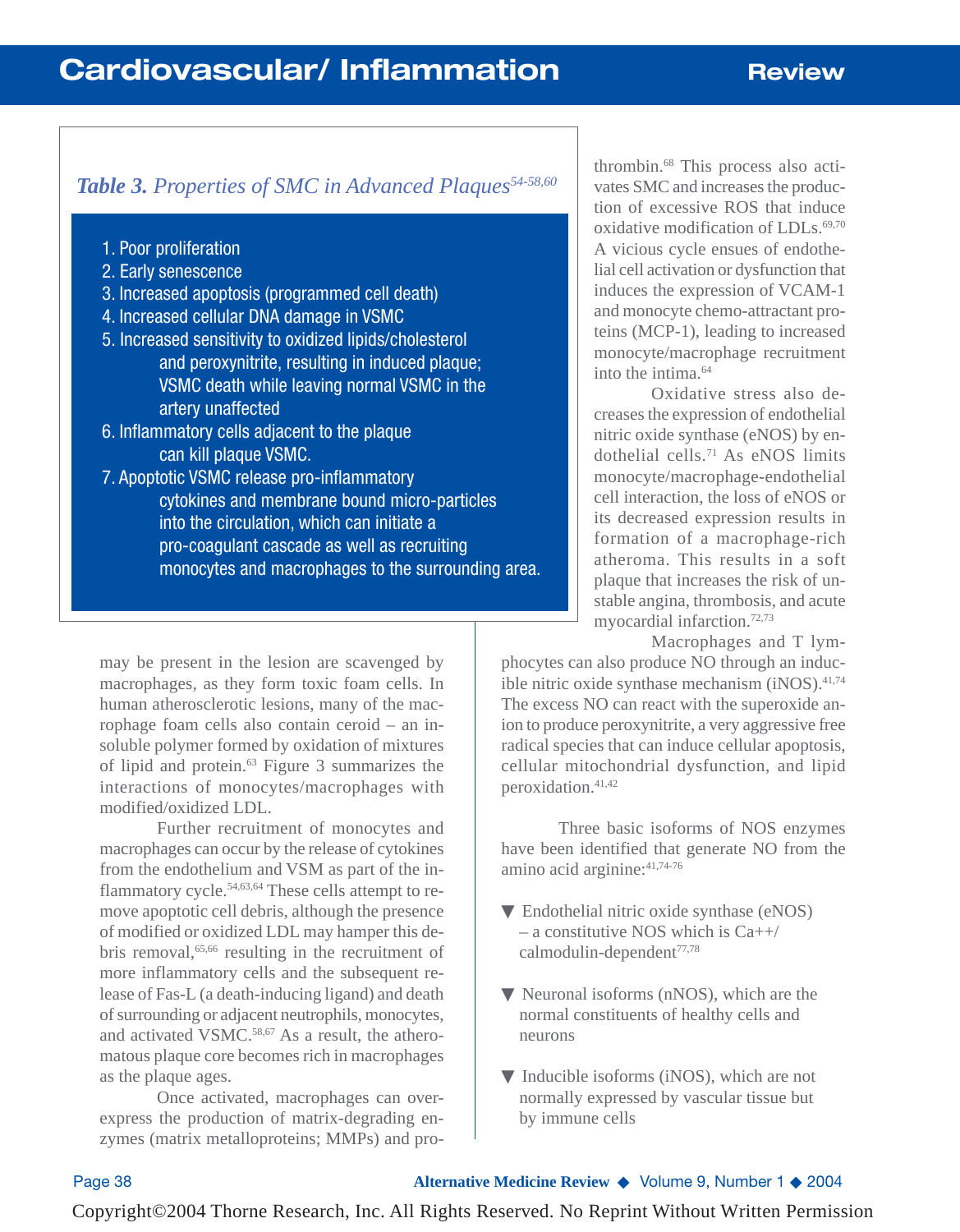

#### *Figure 3. Monocyte/Macrophage and Foam Cell Formation*

Inducible NOS is calcium-independent and is stimulated by cytokines such as interferongamma and interleukin-1β. 41,77,78 iNOS-derived NO plays an important role in numerous physiological and pathophysiological conditions (e.g., blood pressure regulation, inflammation, and in $flection$ <sup>79,80</sup>

eNOS and nNOS generate NO, but NO generation from these two isoforms can have opposing roles in the process of ischemic injury. While increased NO production from nNOS in neurons can cause neuronal injury, endothelial NO production from eNOS can decrease ischemic injury by inducing vasodilation.76

#### **Nitric Oxide: Its Clinical Relevance**

Many studies suggest NO is a potent, endogenous anti-atherogenic molecule that suppresses key processes in atherosclerosis (Table 2).29,39,81 As mentioned previously, nitric oxide is produced through the action of the enzyme nitric oxide synthase on the amino acid arginine to produce nitric oxide and citrulline.23,82,83 The

cofactors required for this reaction include vitamin B3 (a cofactor for nicotinamide adenine dinucleotide phosphate), 41,84 vitamin B2 (a cofactor for flavin adenine dinucleotide),  $41,84$ tetrahydrobiopterin (BH4),77,84,85 and calmodulin (a calcium-ion modulator).41,84

Tetrahydrobiopterin stabilizes NO synthase and facilitates the binding to L-arginine (Figure 4). Under conditions when intracellular concentration of tetrahydrobiopterin is reduced, NO synthase generates superoxide anions instead of NO.84 Under physiological conditions there is a balance between endothelial production of NO and oxygen-derived free radicals.

Once synthesized, NO diffuses across the endothelial cell membrane and enters the vascular smooth muscle cells where it activates the production of the second cellular system cGMP (Figure  $2$ ).<sup>23</sup> Once activated, this messenger system plays numerous roles such as controlling vascular tone and platelet and mitochondrial function.<sup>27,86</sup>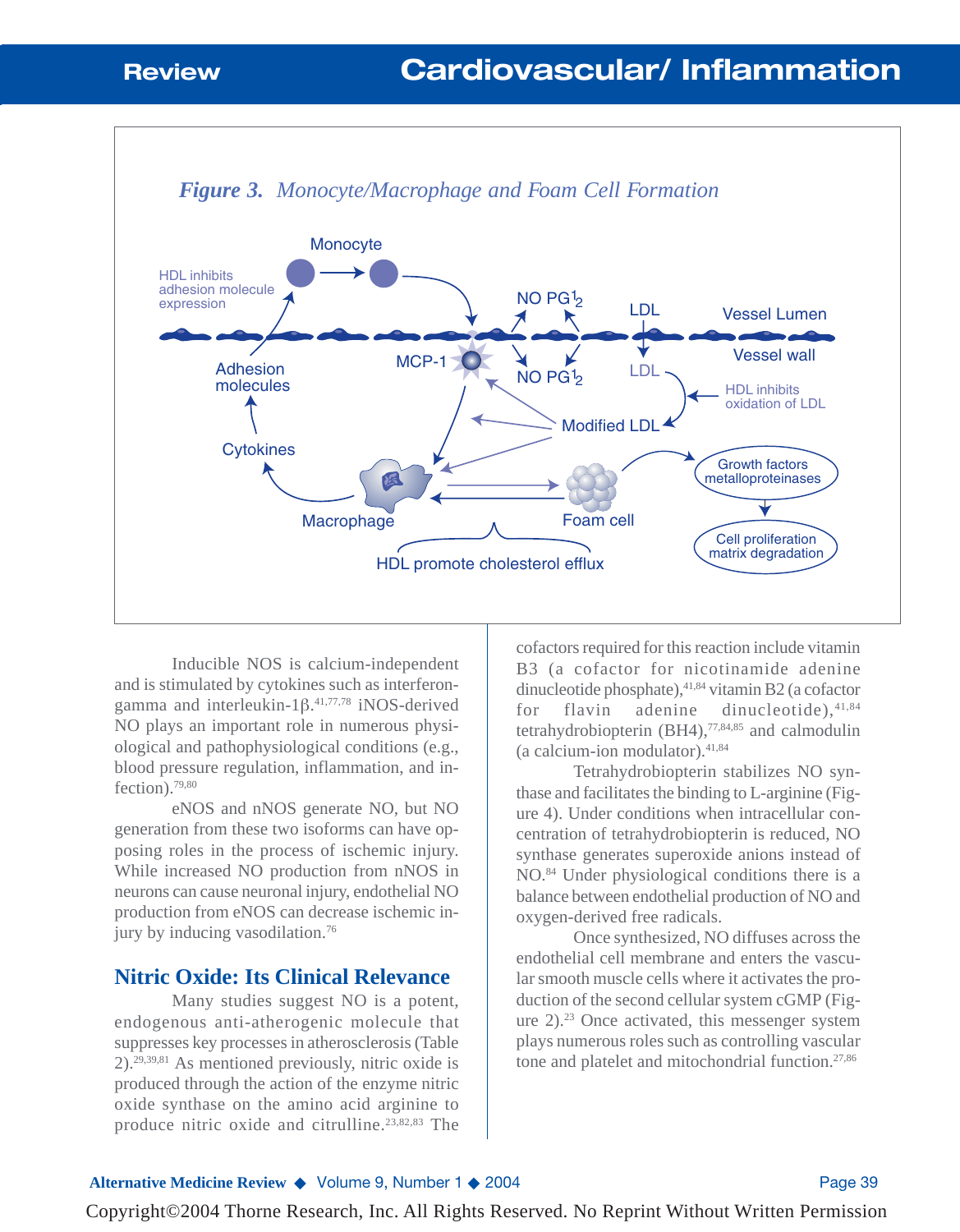# **Cardiovascular/ Inflammation Review**



Decreased production of NO, or decreased sensitivity to the action of NO, has consistently been shown to impair endothelial-dependent vasodilation, contributing to the pathogenesis of atherogenesis.22,23,31,34,71 Many risk factors interfere

with or are associated with endothelium-dependent vasodilation, including hyperlipidemia, hypertension, types 1 and 2 diabetes, cigarette smoking, hyperhomocysteinemia, infection, inflammation, low birth weight, insulin resistance,

Page 40 **Alternative Medicine Review** ◆ Volume 9, Number 1 ◆ 2004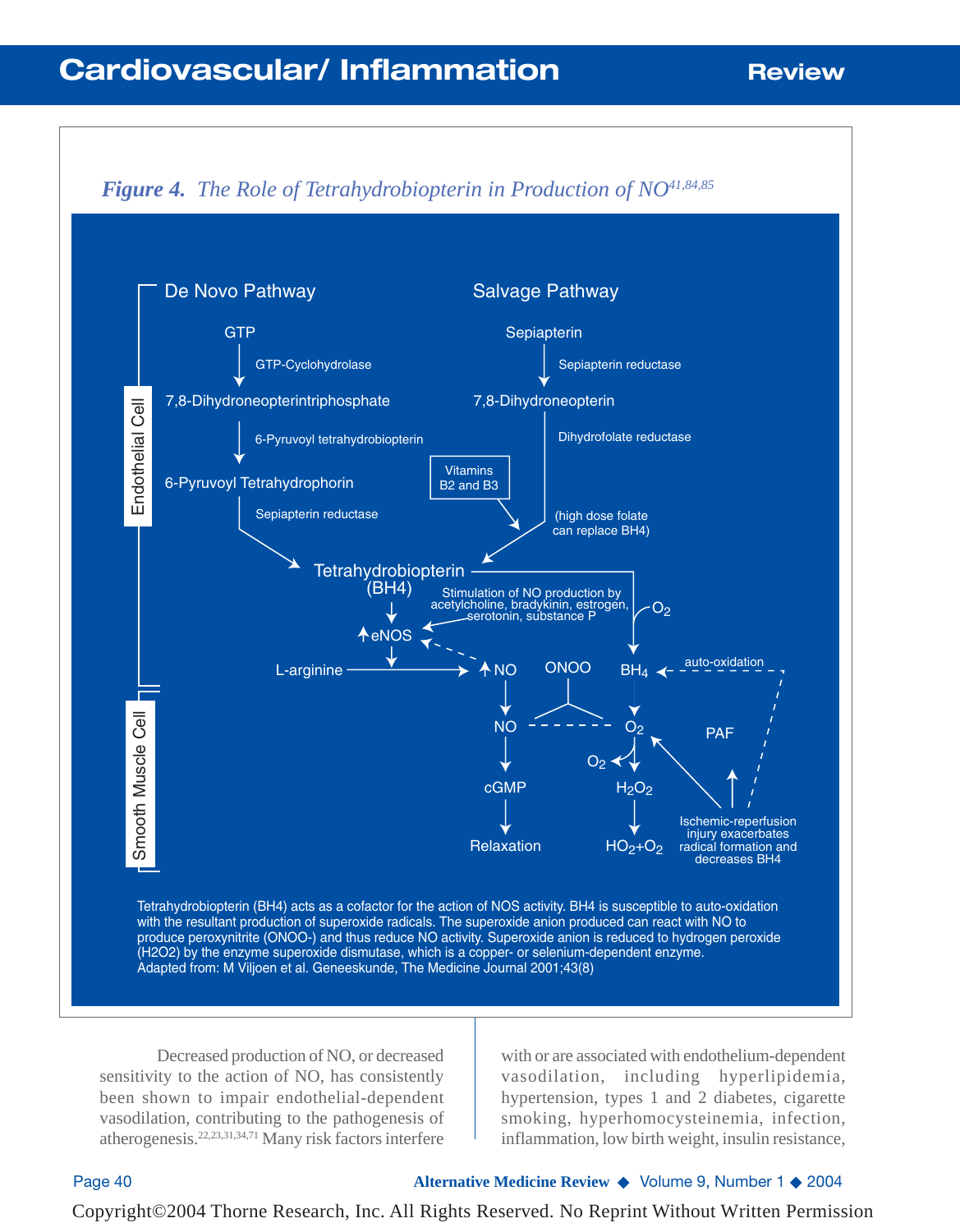hypercholesterolemia, chronic kidney disease, microalbuminuria, AGEs, age-related vascular changes, and a family history of heart disease.5,6,86-91

Excessive production of NO can also contribute to vascular cell pathology, as excessive NO can disrupt mitochondrial function and ATP production,  $92$  indirectly initiate apoptosis,  $93$  and lead to formation of the peroxynitrite radical and other cytotoxic substances. $42,94$  These negative effects may be due to timing of release, duration of action, and concentration of NO at a particular cellular point as well as the oxidative state within its area of activity. <sup>95</sup>

### **Mechanisms Involved in Decreased Nitric Oxide Levels**

## *Deficiency in Cofactor Vitamins B3 and B2 and Tetrahydrobiopterin (BH4)*

A decreased intake of the cofactor or an increased requirement of BH4, due to, for example, diabetes, smoking, or hypercholesterolemia, may cause cofactor deficiencies.89 In addition, oxidant stress increases BH4 destruction.<sup>71</sup> In either case, deficiency of these cofactors, whether a relative demand deficiency or local tissue deficiency, can result in decreased NO production and impaired endothelial vasodilation. In clinical situations, abnormalities in BH4 metabolism have been implicated in the endothelial dysfunction observed in hypertension, reperfusion injury, homocysteinemia, hypercholesterolemia, and smoking.<sup>71,96,97</sup> Vitamin C and folic acid are important in stabilizing and maintaining intracellular levels of BH4.98-100

## *Decreased or Increased Nitric Oxide Synthase Enzyme Expression and Activity*

Hyperglycemia causes increased eNOS expression with a concomitant increase in superoxide anion production, resulting in NO inactivation.39 Chronic inflammation or bacterial endotoxins can increase the synthesis of iNOS and induce hypotension by excessive production of NO.41,79,80 In advanced atherosclerosis, reduced expression of eNOS enzyme has been observed, possibly due to the action of oxidized LDLs.35,101

## *Increased Endogenous Nitric Oxide Synthase Inhibitors*

Two of the most potent endogenous inhibitors of NOS are asymmetric dimethylarginine (ADMA) and symmetrical dimethylarginine (SDMA).102,103 These two endogenous inhibitors are synthesized from methylated arginine-rich proteins.102,104 ADMA is further metabolized to citrulline and methylamines by the action of the enzyme dimethylarginine dimethylaminohydrolase (DDAH), of which two isoforms (DDAH I and II) have been identified.103-105 Therefore, inhibition or modulation of DDAH will have a profound effect on plasma ADMA levels. Oxidized LDL cholesterol, hyperglycemia, and oxidant stress can cause a decline in DDAH activity.35,36,106-108

Elevated levels of endogenous ADMA are predictive of vascular lesion formation.103,105,109 Plasma elevation of ADMA has been observed in the following disease states: chronic renal failure,<sup>105,110</sup> hypercholesterolemia,<sup>105</sup> congestive heart failure,<sup>105,110</sup> hypertension,<sup>111</sup> atherosclerosis,<sup>105</sup> homocysteinemia,<sup>112,113</sup> Raynauds disease,<sup>114</sup> and in situations resulting in oxidative stress $102 -$  tobacco smoking, aging, diabetes, and insulin resistance.35,106-108,115,116 These are the common risk factors associated with atherosclerosis and coronary artery diseases**.**

The administration of L-arginine and vitamin E has been shown to improve endotheliumdependent vascular function in subjects with high ADMA levels.<sup>110,117,118</sup>

## *Decreased Nitric Oxide Bioavailability*

Nitric oxide can react with superoxide anions to produce peroxynitrite anions, thus quenching the biological effects of NO.39 In conditions associated with oxidative stress, such as hypercholesterolemia and glucocorticoid excess, NO production may be high but inactivated, resulting in impairment of endothelial-dependent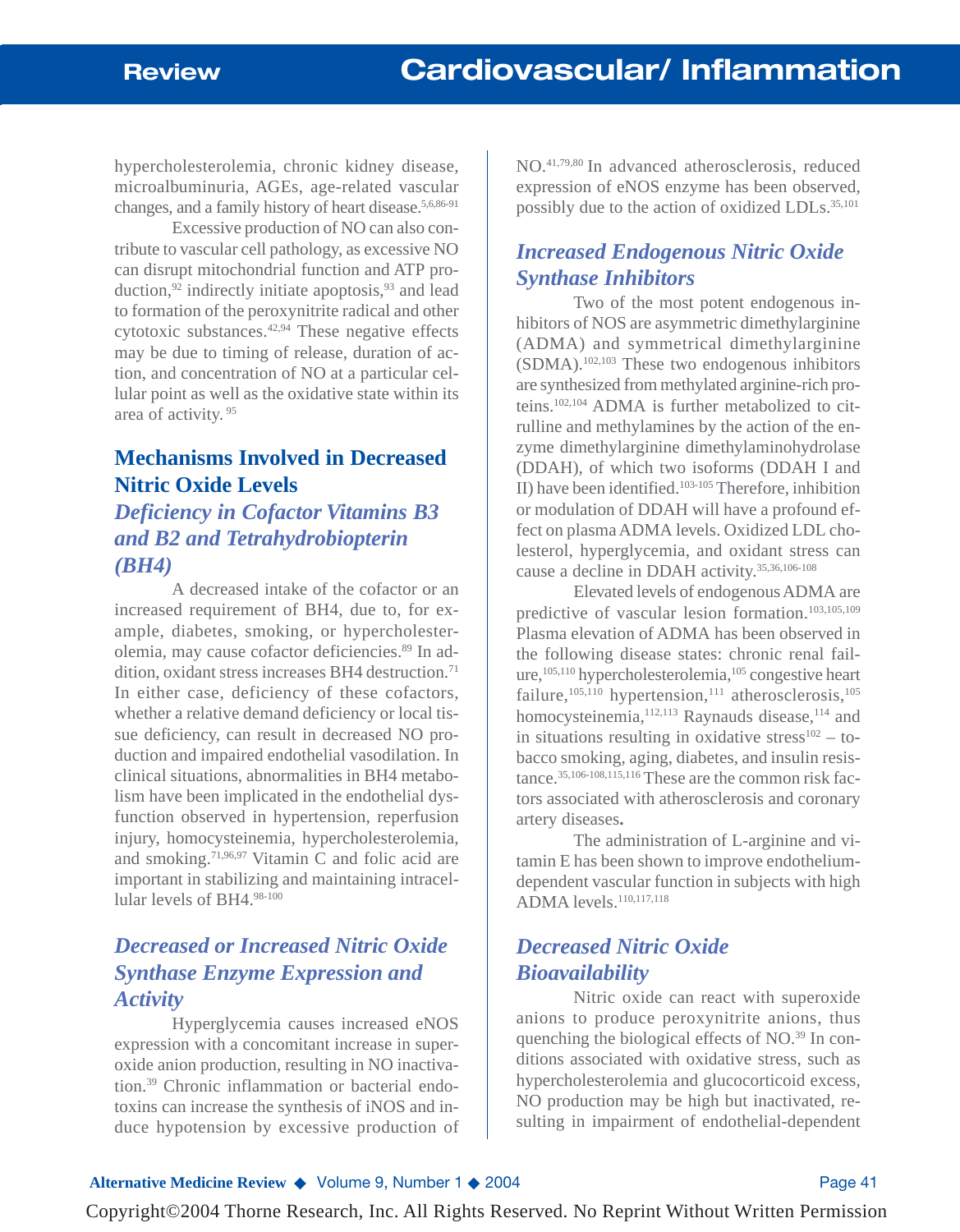vasodilation.38,39,119 Quenching free radicals with lipoic acid,<sup>120-124</sup> coenzyme Q10,<sup>125</sup> quercetin,<sup>128.129</sup> vitamins C and  $E$ ,  $^{130-132}$  superoxide dismutase,  $^{131}$ and glutathione<sup>133-138</sup> results in the reduction of NO degradation and maintenance of endothelial function.88,139

### *Decreased Vascular Smooth Muscle Sensitivity to Nitric Oxide*

Diabetes and hyperglycemia-induced hypo-responsiveness in vascular smooth muscle may be overcome by increasing the activity of guanylate cyclase, the enzyme that increases the synthesis of cGMP, the second cellular messenger system stimulated by NO.140

Furthermore, this impaired vasodilation in response to NO derived from vascular endothelium or organic nitrates in vascular smooth muscle may be related to increased degradation of the second messenger cyclic guanosine monophosphate by type 5 phosphodiesterase.40

Several common cardiovascular risk factors or disease states impair nitric oxide synthesis as well as its activity.22,71,141-143 Therefore, it is not surprising that NO is a major player in cardiovascular physiology.

### **Increasing Levels of Nitric Oxide**

Fortunately, some of the risk factors noted above can be managed by increasing the synthesis and activity of NO by:

- $\nabla$  Supplementing with arginine (as it has been shown to compete with ADMA) to prevent the inhibition of eNOS by this endogenous inhibitor. It normalizes endothelial vasodilation in hypercholesterolemic/hypertensive, and hyperhomocysteinemic patients.<sup>97,116</sup>
- $\nabla$  Supplementing with antioxidants to reduce the oxidative stress strongly implicated in endothelial dysfunction. Vitamins C and E, lipoic acid, glutathione, and superoxide dismutase can increase the bioavailability of NO, reduce oxidative stress, and increase DDAH activity.<sup>35,144,145</sup>

 $\nabla$  Ensuring nutrient cofactors – vitamins B2 and B3 and tetrahydrobiopterin – are available to activate NOS. High-dose folic acid can be a substitute for tetrahydrobiopterin.81,96,99,116

## **Auxiliary Nutrients to Reduce Cardiovascular Risk**

The most important factor determining plaque stability is the plasma level of atherogenic LDL particles.<sup>146</sup> Increased levels of these particles cause endothelial dysfunction with impaired vasodilation capacity and heightened vasoconstriction, as well as inducing and maintaining inflammatory infiltration of the plaque, impairing the strength of the fibrous cap, and facilitating aggregation and coagulation.146

Lipid-lowering treatments (e.g., tocotrienols,147-149 and supplemental DHA/EPA and omega-3 rich diets $150-153$ ) can decrease the risk of plaque rupture and subsequent thrombogenicity, as well as normalize the impaired endothelial function in hypercholesterolemic patients.154

Furthermore, lipid lowering diminishes inflammation and macrophage accumulation, as well as increases interstitial collagen accumulation in atheroma, resulting in an increase in a plaque's mechanical stability.112,155 Thus, a decrease in lipid levels, along with modification of other risk factors, has the potential to become a cornerstone for treatment of acute coronary syndromes, in addition to being an effective treatment in primary and secondary prevention of coronary heart disease.<sup>146</sup>

The presence of oxidized LDL in atherosclerotic lesions supports the contention that oxidant stress is a contributing factor to atherosclerosis.156-158 As a corollary, antioxidants that can inhibit LDL oxidation may be regarded as antiatherogenic. This concept is supported by animal studies showing that antioxidants such as probucol, butylated hydroxytoluene, tocotrienols, and alphatocopherol can slow the progression of atherosclerosis.147-149,158 Epidemiological and clinical data indicate a protective role of dietary antioxidants against cardiovascular disease, including vitamin E, beta-carotene, and vitamin C.159-164 Likewise,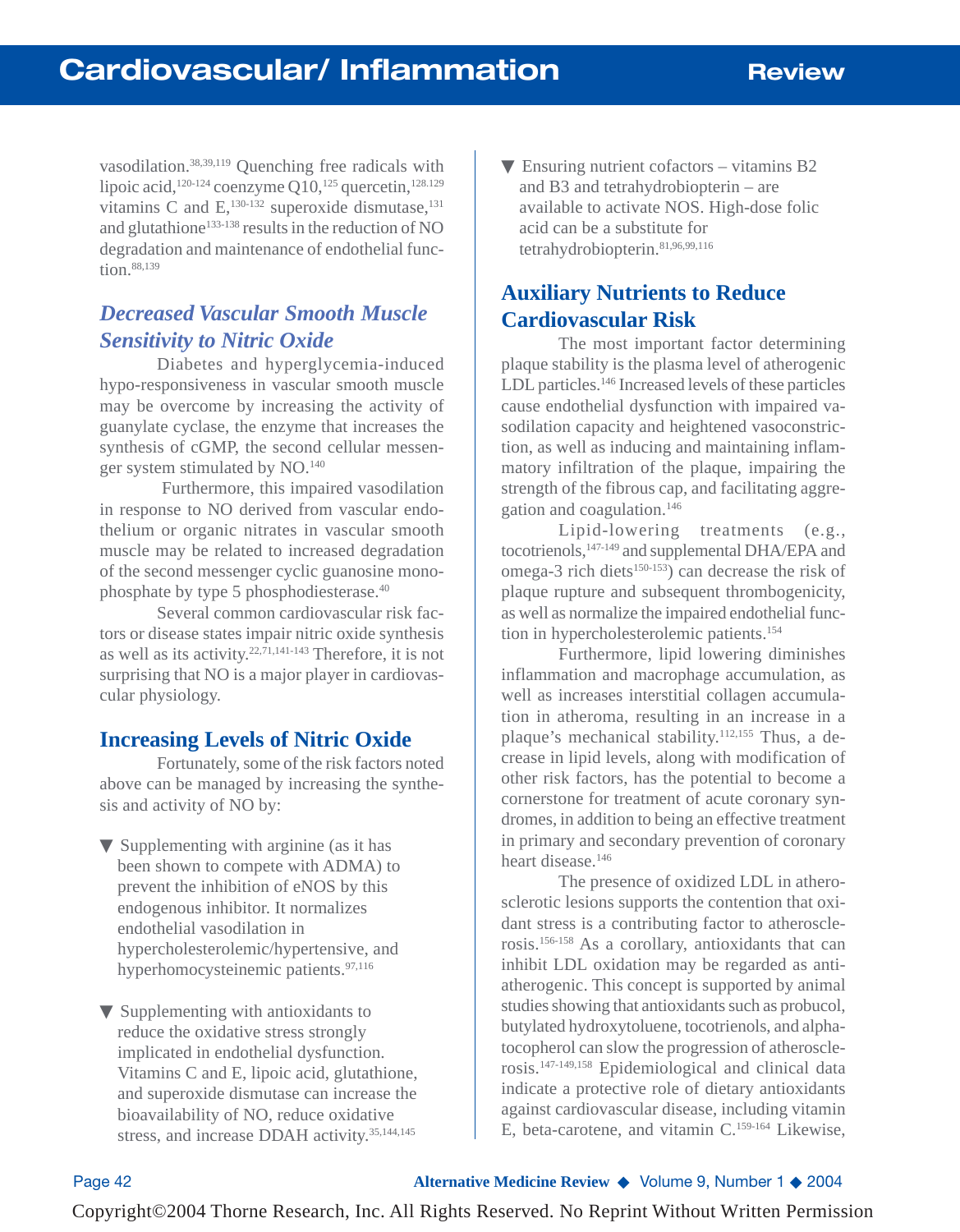basic research studies on LDL oxidation have demonstrated a protective role for antioxidants, present either in the aqueous environment of LDL or associated with the lipoprotein itself.158

Quercetin has been shown to be inversely associated with mortality from coronary heart disease<sup>159,165,166</sup> by inhibiting the expression of metalloproteinase 1 (MMP-1), thus inhibiting the disruption of atherosclerotic plaques and contributing to plaque stabilization.

Lipoic acid plays a crucial role in preventing atherosclerosis. It induces the production of NO and inhibits the activation of monocyte chemo-attractant protein-1.120,144,167-169 It also improves NO-mediated vasodilation in diabetic patients.170,171

Hyperhomocysteinemia is an inflammatory risk factor for cardiovascular dis-

ease for which nutritional supplementation is indicated.100,172 High levels of homocysteine induce sustained injury of arterial endothelial cells and proliferation of arterial smooth muscle cells, and enhance expression/activity of key participants in vascular inflammation, atherogenesis, and vulnerability of the established atherosclerotic plaque.<sup>173</sup> Other effects of homocysteine include impaired generation and decreased bioavailability of NO, interference with transcription factors and signal transduction, oxidation of LDLs, and decreased endothelium-dependent vasodilation.173

Reduction of homocysteine by vitamins B6 and B12 and folate is crucial in reducing cardiovascular risk and oxidant stress associated with elevated plasma levels.172,173 Folate reduces plasma

## *Table 4. The effects of ROS on Endothelium and VSMC*

#### **Reactive Oxygen Species**<sup>63</sup>

- Impair vascular function by injuring endothelial and VSMC membranes
- React with NO, activating it $23$
- Oxidize tetrahydrobiopterin, the cofactor for NOS
- Peroxidize low density lipoproteins (LDL) to oxidized LDLs, which in turn upregulates adhesion molecules on endothelial cells and PDGF receptors on SMC, resulting in SMC proliferation and extracellular matrix synthesis
- Stimulate the synthesis of asymmetric dimethylarginine (ADMA), inhibiting NOS activity or expression $71$
- Inhibit guanylate cyclase, leading to a decrease in cGMP, which decreases the action of NO on SMC
- In the vasculature promote the expression of receptors and chemotactic agents to facilitate the migration of inflammatory cells to the development of an atheroma<sup>172</sup>

ROS are generated within the vessel wall by several mechanisms, including a vascular type of a NAD (P) H oxidase.126 Mechanical stress, environmental factors, cytokines, low-density lipoproteins (LDL), and exposure to catalytic metal ions can stimulate ROS formation. Their ability to modify LDL, react with endothelial-derived nitric oxide subsequently forming peroxynitrite, and to amplify the expression of various genes important for leucocyte recruitment within the arterial wall are the basis of the oxidant injury theory of atherosclerosis. In animal studies, antioxidant therapy (probucol, butylated hydroxytoluene, N', N'-diphenylenediamide, vitamin E, superoxide dismutase) have been successfully used to prevent fatty streak formation, and to restore impaired nitric oxide-dependent vaso relaxation.<sup>127</sup>

> homocysteine levels and enhances eNO synthesis and shows anti-inflammatory activity.<sup>100</sup> It stimulates endogenous BH4 (a cofactor necessary for eNO synthesis). BH4, in turn, enhances NO generation and augments arginine transport into the cells. Folic acid increases the concentration of omega-3 PUFAs, which also enhance eNO synthesis.100 Vitamin C augments eNO synthesis by increasing intracellular BH4 and stabilization of BH4.98,99 The ability of folate to augment eNO generation is independent of its capacity to lower plasma homocysteine levels.100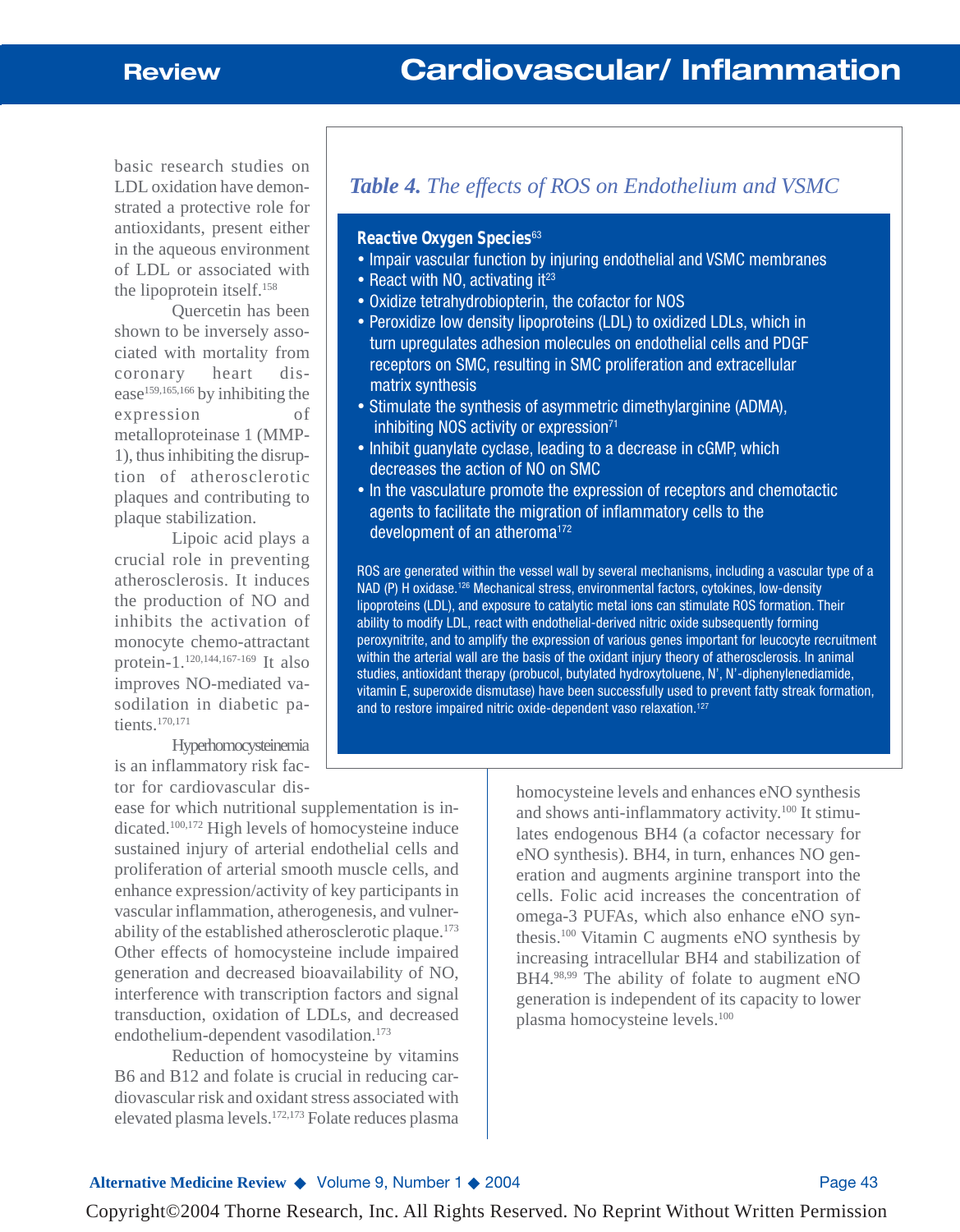# **Cardiovascular/ Inflammation Review**



prothrombotic molecules <sup>68</sup> contribute to the progression of the atherosclerotic lesion. These atherosclerotic lesions also produce excess ROS that induce oxidative modification of LDLs and further endothelial dysfunction (Table 4). 26,28,69,70 These processes can contribute to plaque instability and thrombogenicity, resulting in the onset of acute coronary events. Rec-

### **Discussion**

From a physiological point of view, the major contributors to atherosclerotic plaque formation include macrophage accumulation, smooth muscle cell activation, endothelial cell activation, oxidative stress giving rise to altered blood rheology and vascular tone, and plaque build-up. This process leads to basically two forms of plaque – stable and unstable. Unstable plaques are characterized by a thin fibrous cap overlying a macrophage/lipid-rich core, while stable fibrous plaques have a solid cap of collagen, elastin fibrils, and smooth muscle cells over the lipid lesion. As discussed earlier, regional macrophages and activated smooth muscle cells over-express matrix-degrading enzymes (such as collagenases), and

ognizing that

atherosclerosis is a multi-factorial inflammatory process lends to the assumption that anti-inflammatory drugs and nutrients might mitigate the disease. It is interesting to note that many drugs used in the treatment of cardiovascular risk factors have anti-inflammatory properties by acting as antioxidants. The following are examples: angiotensin converting enzyme  $(ACE)$  inhibitors,<sup>200</sup> inhibitors of VCAM-1 (e.g., fibrates such as gemfibrozil), $^{201}$ inhibitors of inflammatory cytokine release (e.g., aspirin),<sup>202</sup> and lipid-lowering drugs (HMGCoAreductase inhibitors).<sup>203</sup> All of these prevent lipoprotein oxidation and NO quenching. Similarly, nutrients with anti-inflammatory and antioxidant activity can contribute to the treatment of atherosclerosis.

Page 44 **Alternative Medicine Review** ◆ Volume 9, Number 1 ◆ 2004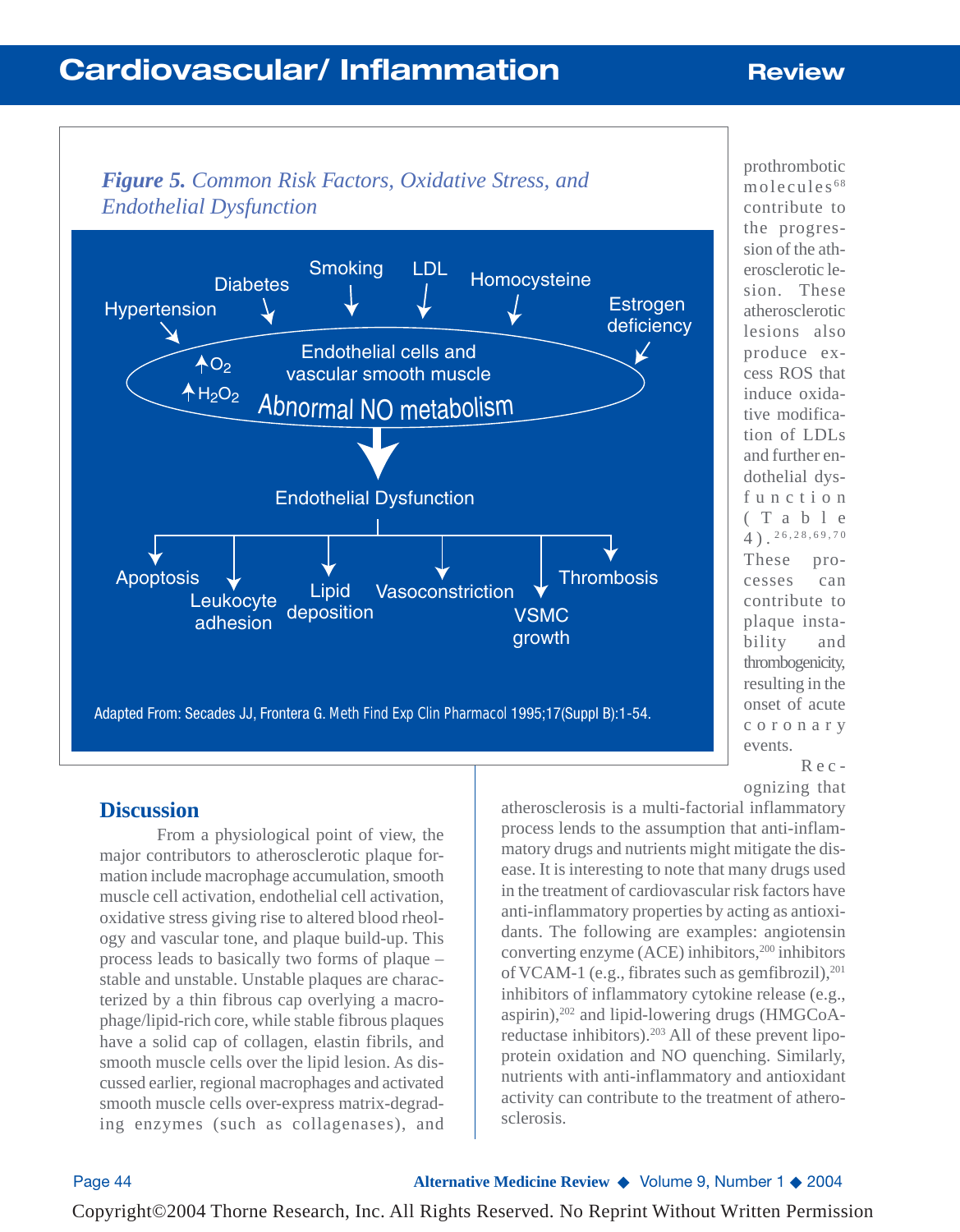*Table 5. Inflammation and Atherosclerosis – A Summary of Pathophysiology and Potential Nutrient Interventions*

| <b>Inflammation and its Actions</b>                                                                                                                                                                                                                                                                                                                                                          | Processes that Modify Inflammatory Activity                                                                                                                                                                                                                                                                                                                                                                                                                                                                                                                                                                                                                                                                                                                                                                                                                                                                         |
|----------------------------------------------------------------------------------------------------------------------------------------------------------------------------------------------------------------------------------------------------------------------------------------------------------------------------------------------------------------------------------------------|---------------------------------------------------------------------------------------------------------------------------------------------------------------------------------------------------------------------------------------------------------------------------------------------------------------------------------------------------------------------------------------------------------------------------------------------------------------------------------------------------------------------------------------------------------------------------------------------------------------------------------------------------------------------------------------------------------------------------------------------------------------------------------------------------------------------------------------------------------------------------------------------------------------------|
| Inflammation may determine plaque<br>stability: 154,174<br>- Unstable plaques have increased<br>leucocytic infiltrates<br>- T cells and macrophages<br>predominate rupture sites<br>- Cytokines and metalloproteins<br>influence both stability and degradation of<br>the fibrous cap                                                                                                        | Lipid lowering may reduce plaque<br>inflammation by: <sup>112,154</sup><br>- Decreasing macrophage numbers<br>- Decreasing the expression of<br>collagenolytic enzymes (MMPs)<br>- Increasing interstitial collagen<br>- Decreasing the expression of E-selectin<br>- Reducing calcium deposits                                                                                                                                                                                                                                                                                                                                                                                                                                                                                                                                                                                                                     |
| Inflammation increases the release of<br>oxidant free radicals, which can lead<br>to:71,158<br>- Apoptosis<br>- Leucocyte adhesion<br>- Lipid oxidation and deposition<br>- Vascular constriction<br>- VSMC growth and matrix deposition<br>- Thrombosis and platelet aggregation<br>- Impaired NO metabolism<br>- Cell phenotype change<br>- Vascular leakage                               | Lipid lowering can be achieved by: 175-186<br>- Dietary modification<br>- Supplementation with fish oil or omega-3<br>fatty acids (DHA/EPA) <sup>150-153,182</sup><br>- Increasing the intake of fiber <sup>181,183</sup><br>- Supplementing with niacin and<br>vitamin C <sup>185</sup><br>- Statins<br>- Tocotrienols <sup>147-149</sup>                                                                                                                                                                                                                                                                                                                                                                                                                                                                                                                                                                          |
| Inflammation may be heightened by:<br>- Improper balance between omega-3 and -6<br>fatty acids. Excess omega-6 fatty acids<br>increases inflammatory response.<br>- Exposure to trans fatty acids<br>- Hyperglycemia, diabetes, smoking,<br>chronic infection<br>- Ischemic conditions<br>- Advanced glycated end products<br>- Hyperhomocysteine<br>- Hormonal imbalance<br>- LDL oxidation | Maintaining NO and oxidant<br>balance by:82,83,186-191,208<br>- Supplementing with arginine, 97,110,116,117<br>tetrahydrobiopterin, 187-190<br>vitamins B2, B3, and C and folic acid, which<br>maintain NO synthesis <sup>89,99,100,110,117</sup><br>- Supplementing with antioxidant nutrients:<br>vitamins C and E, 130-132, 163, 193-195<br>tocotrienols, 145, 149 quercetin, 128, 129, 159, 165, 166<br>CoQ10, <sup>167</sup> lipoic acid, <sup>120-123,170,171</sup><br>superoxide dismutase, <sup>131</sup> and<br>glutathione. <sup>133-138</sup> These antioxidants<br>inhibit LDL oxidation, potentiate NO and<br>prostacyclin synthesis, attenuate cell<br>mediated LDL oxidation, inhibit agonist<br>induced monocyte adhesion, decrease<br>endothelial expression of adhesion<br>molecules, reduce the proliferation of<br>smooth muscle cells, and inhibit platelet<br>aggregation. <sup>196-199</sup> |

Alternative Medicine Review ◆ Volume 9, Number 1 ◆ 2004 Page 45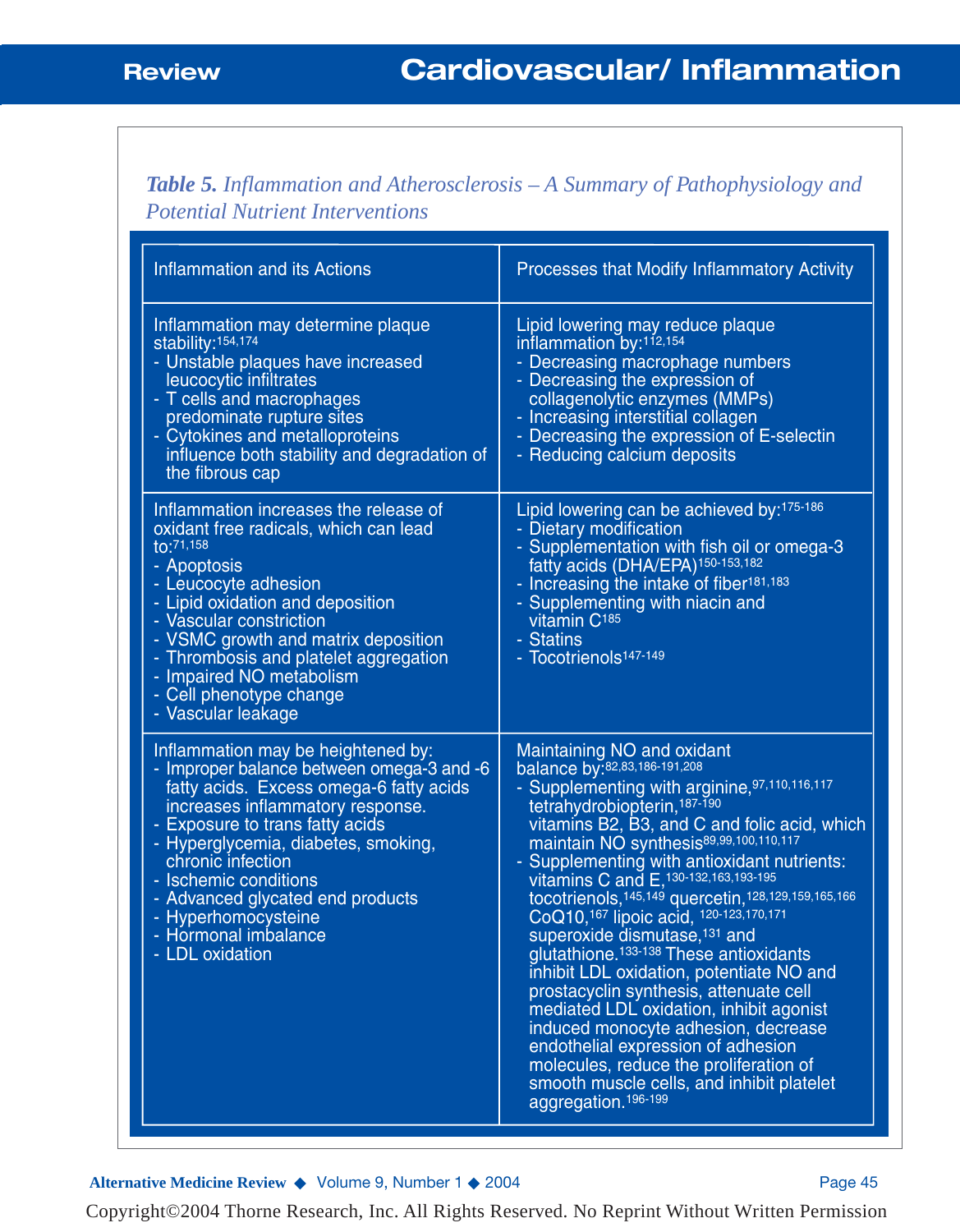It can now be hypothesized that atherosclerosis may be an inflammatory disease that contributes to derangement of the vascular NO metabolic pathway and to increased oxidant stress. Most risk factors directly or indirectly influence this derangement and thus contribute to the expression of adverse cardiovascular symptoms (Figure 5). Fortunately, many nutrient factors can modify these risks and improve quality outcomes (Table 5).

### **References**

- 1. Harjai KJ. Potential new cardiovascular risk factors: left ventricular hypertrophy, homocysteine, lipoprotein(a), triglycerides, oxidative stress, and fibrinogen. *Ann Intern Med* 1999;131:376-386.
- 2. Maas R, Boger RH. Old and new cardiovascular risk factors: from unresolved issues to new opportunities. *Atheroscler Suppl* 2003;4:5-17.
- 3. Dominiczak MH. Risk factors for coronary disease: the time for a paradigm shift? *Clin Chem Lab Med* 2001;39:907-919.
- 4. Frostegard J. Autoimmunity, oxidized LDL and cardiovascular disease. *Autoimmun Rev* 2002;1:233-237.
- 5. Grant PJ. The genetics of atherothrombotic disorders: a clinician's view. *J Thromb Haemost* 2003;1:1381-1390.
- 6. Gonzalez MA, Selwyn AP. Endothelial function, inflammation, and prognosis in cardiovascular disease. *Am J Med* 2003;115:99S-106S.
- 7. Harrison DG, Cai H, Landmesser U, Griendling KK. Interactions of angiotensin II with NAD(P)H oxidase, oxidant stress and cardiovascular disease. *J Renin Angiotensin Aldosterone Syst* 2003;4:51-61.
- 8. Cuff CA, Kothapalli D, Azonobi E, et al. The adhesion receptor CD44 promotes atherosclerosis by mediating inflammatory cell recruitment and vascular cell activation. *J Clin Invest* 2001;108:1031-1040.
- 9. Huang Y, Song L, Wu S, et al. Oxidized LDL differentially regulates MMP-1 and TIMP-1 expression in vascular endothelial cells. *Atherosclerosis* 2001;156:119-125.
- 10. McIntyre TM, Prescott SM, Weyrich AS, Zimmerman GA. Cell-cell interactions: leukocyte-endothelial interactions. *Curr Opin Hematol* 2003;10:150-158.
- 11. Ridker PM, Rifai N, Rose L, et al. Comparison of C-reactive protein and low-density lipoprotein cholesterol levels in the prediction of first cardiovascular events. *N Engl J Med* 2002;347:1557-1565.
- 12. Bermudez EA, Rifai N,†Buring J, et al. Interrelationships among circulating interleukin-6, Creactive protein, and traditional cardiovascular risk factors in women. *Arterioscler Thromb Vasc Biol* 2002;22:1668-1673.
- 13. Blake GJ, Ridker PM. Inflammatory biomarkers and cardiovascular risk prediction. *J Intern Med* 2002;252:283-294.
- 14. Pradhan AD, Rifai N, Ridker PM, et al. Soluble intercellular adhesion molecule-1, soluble vascular adhesion molecule-1, and the development of symptomatic peripheral arterial disease in men. *Circulation* 2002;106:820-825.
- 15. Gong L, Pitari GM, Schulz S, Waldman SA. Nitric oxide signaling: systems integration of oxygen balance in defense of cell integrity. *Curr Opin Hematol* 2004;11:7-14.
- 16. Sumpio BE, Riley JT, Dardik A. Cells in focus: endothelial cell. *Int J Biochem Cell Biol* 2002;34:1508-1512.
- 17. van Mourik JA, Romani de Wit T, Voorberg J. Biogenesis and exocytosis of Weibel-Palade bodies. *Histochem Cell Biol* 2002;117:113-122.
- 18. Ando J, Kamiya A. Blood flow and vascular endothelial cell function. *Front Med Biol Eng* 1993;5:245-264.
- 19. Pearson JD. Endothelial cell function and thrombosis. *Baillieres Best Pract Res Clin Haematol* 1999;12:329-341.
- 20. Huber D, Cramer EM, Kaufmann JE, et al. Tissue-type plasminogen activator (t-PA) is stored in Weibel-Palade bodies in human endothelial cells both *in vitro* and *in vivo*. *Blood* 2002;99:3637-3645.
- 21. Higgins JP. Can angiotensin-converting enzyme inhibitors reverse atherosclerosis? *South Med J* 2003;96:569-579.
- 22. Harrison DG, Cai H. Endothelial control of vasomotion and nitric oxideproduction. *Cardiol Clin* 2003;21:289-302.
- 23. Stankevicius E, Kevelaitis E, Vainorius E, Simonsen U. Role of nitric oxide and other endothelium-derived factors. *Medicina (Kaunas)* 2003;39:333-341. [Article in Lithuanian]
- 24. Vane JR, Botting RM. Secretory functions of the vascular endothelium. *J Physiol Pharmacol* 1992;43:195-207.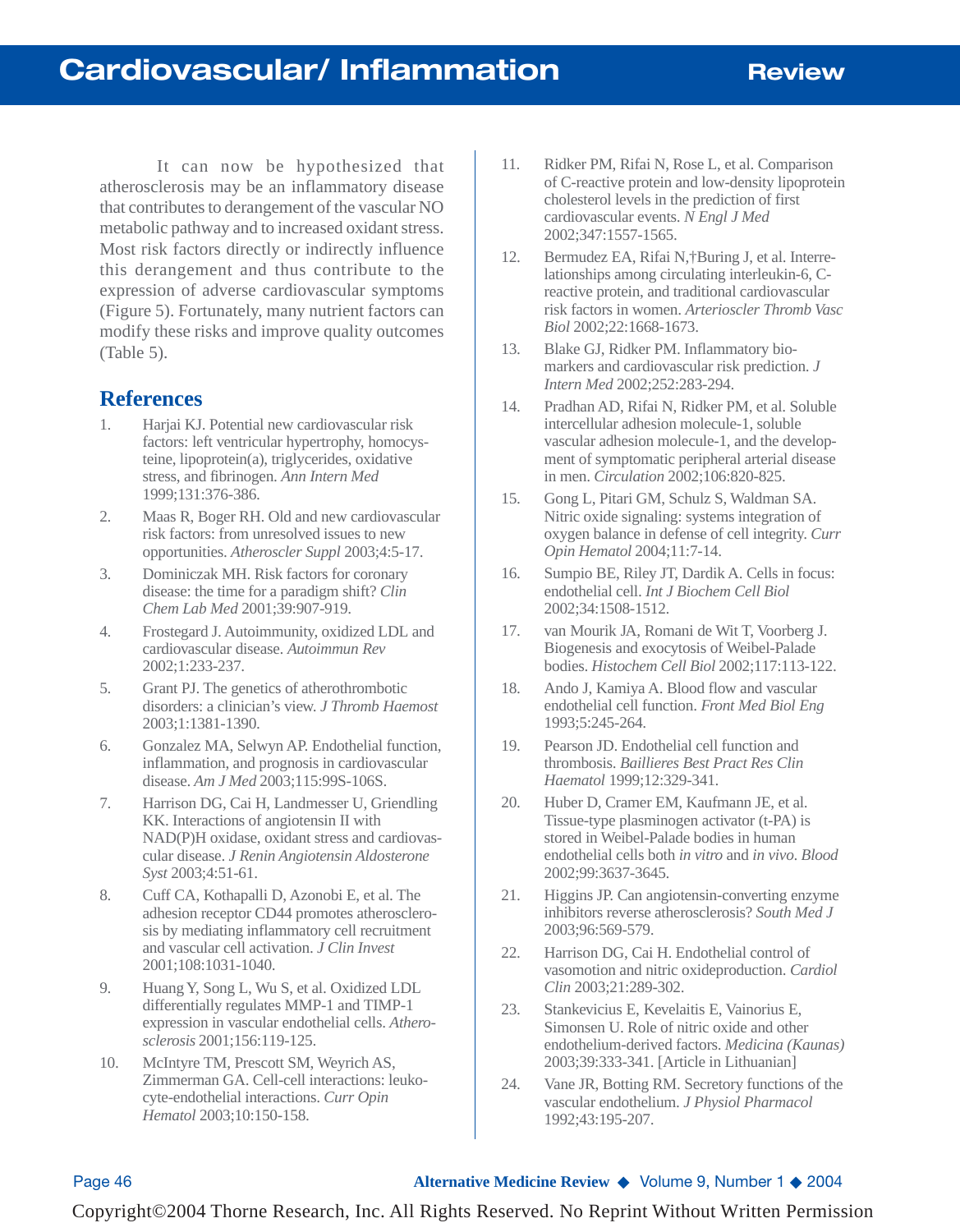- 25. Chauhan SD, Nilsson H, Ahluwalia A, Hobbs AJ. Release of C-type natriuretic peptide accounts for the biological activity of endothelium-derived hyperpolarizing factor. *Proc Natl Acad Sci U S A* 2003;100:1426-1431.
- 26. Annuk M, Zilmer M, Lind L, et al. Oxidative stress and endothelial function in chronic renal failure. *J Am Soc Nephrol* 2001;12:2747-2752.
- 27. Vallance P. Nitric oxide. *Biologist (London)* 2001;48:153-158.
- 28. Annuk M, Zilmer M, Fellstrom B. Endotheliumdependent vasodilation and oxidative stress in chronic renal failure: impact on cardiovascular disease. *Kidney Int Suppl* 2003;84:S50-S53.
- 29. Egashira K. Clinical importance of endothelial function in arteriosclerosis and ischemic heart disease. *Circ J* 2002;66:529-533.
- 30. D'Orleans-Juste P, Labonte J, Bkaily G, et al. Function of the endothelin(B) receptor in cardiovascular physiology and pathophysiology. *Pharmacol Ther* 2002;95:221-238.
- 31. Luscher TF, Tanner FC, Tschudi MR, Noll G. Endothelial dysfunction in coronary artery disease. *Annu Rev Med* 1993;44:395-418.
- 32. Vallance P, Collier J, Moncada S. Effects of endothelium-derived nitric oxide on peripheral arteriolar tone in man. *Lancet* 1989;2:997-1000.
- 33. Dandona P, Aljada A, Chaudhuri A. Vascular reactivity and thiazolidinediones. *Am J Med* 2003;115:81S-86S.
- 34. Major TC, Overhiser RW, Panek RL. Evidence for NO involvement in regulating vascular reactivity in balloon-injured rat carotid artery. *Am J Physiol* 1995;269:H988-H996.
- 35. Cooke JP. Does ADMA cause endothelial dysfunction? *Arterioscler Thromb Vasc Biol* 2000;20:2032-2037.
- 36. Hampl V. Nitric oxide and regulation of pulmonary vessels. *Cesk Fysiol* 2000;49:22-29. [Article in Czech]
- 37. Cooke JP, Oka RK. Atherogenesis and the arginine hypothesis. *Curr Atheroscler Rep* 2001;3:252-259.
- 38. Koller A. Signaling pathways of mechanotransduction in arteriolar endothelium and smooth muscle cells in hypertension. *Microcirculation* 2002;9:277-294.
- 39. Berges A, Van Nassauw L, Bosmans J, et al. Role of nitric oxide and oxidative stress in ischaemic myocardial injury and preconditioning. *Acta Cardiol* 2003;58:119-132.
- 40. Katz SD. Potential role of type 5 phosphodiesterase inhibition in the treatment of congestive heart failure. *Congest Heart Fail* 2003;9:9-15.
- 41. Viljoen M, Panzer A. Introduction to nitric oxide. *Geneeskunde: The Medicine Journal* 2001;43(6).
- 42. Torreilles F, Salman-Tabcheh S, Guerin MC, Torreilles J. Neurodegenerative disorders: the role of peroxynitite. *Brain Rev* 1999;30:153-163.
- 43. Pilz RB, Casteel DE. Regulation of gene expression by cyclic GMP. *Circ Res* 2003;93:1034-1046.
- 44. Lah JJ, Frishman WH. Adrenomedullin: a vasoactive and natriuretic peptide with therapeutic potential. *Heart Dis* 2000;2:259-265.
- 45. Stankevicius E, Martinez AC, Mulvany MJ, Simonsen U. Blunted acetylcholine relaxation and nitric oxide release in arteries from renal hypertensive rats. *J Hypertens* 2002;20:1571- 1579.
- 46. Rivero-Vilches FJ, de Frutos S, Saura M, et al. Differential relaxing responses to particulate or soluble guanylyl cyclase activation on endothelial cells: a mechanism dependent on PKG-I alpha activation by NO/cGMP. *Am J Physiol Cell Physiol* 2003;285:C891-C898.
- 47. Ding H, Triggle CR. Novel endothelium-derived relaxing factors. Identification of factors and cellular targets. *J Pharmacol Toxicol Methods* 2000;44:441-452.
- 48. Williams B. Mechanical influences on vascular smooth muscle cell function. *J Hypertens* 1998;16:1921-1929.
- 49. Thorin E, Shreeve SM. Heterogeneity of vascular endothelial cells in normal and disease states. *Pharmacol Ther* 1998;78:155-166.
- 50. Lindop GB, Boyle JJ, McEwan P, Kenyon CJ. Vascular structure, smooth muscle cell phenotype and growth in hypertension. *J Hum Hypertens* 1995;9:475-478.
- 51. Rainger GE, Nash GB. Cellular pathology of atherosclerosis: smooth muscle cells prime cocultured endothelial cells for enhanced leukocyte adhesion. *Circ Res* 2001;88:615- 622.
- 52. Watanabe T, Pakala R, Katagiri T, Benedict CR. Monocyte chemotactic protein 1 amplifies serotonin-induced vascular smooth muscle cell proliferation. *J Vasc Res* 2001;38:341-349.

#### **Alternative Medicine Review ◆ Volume 9, Number 1 ◆ 2004** Page 47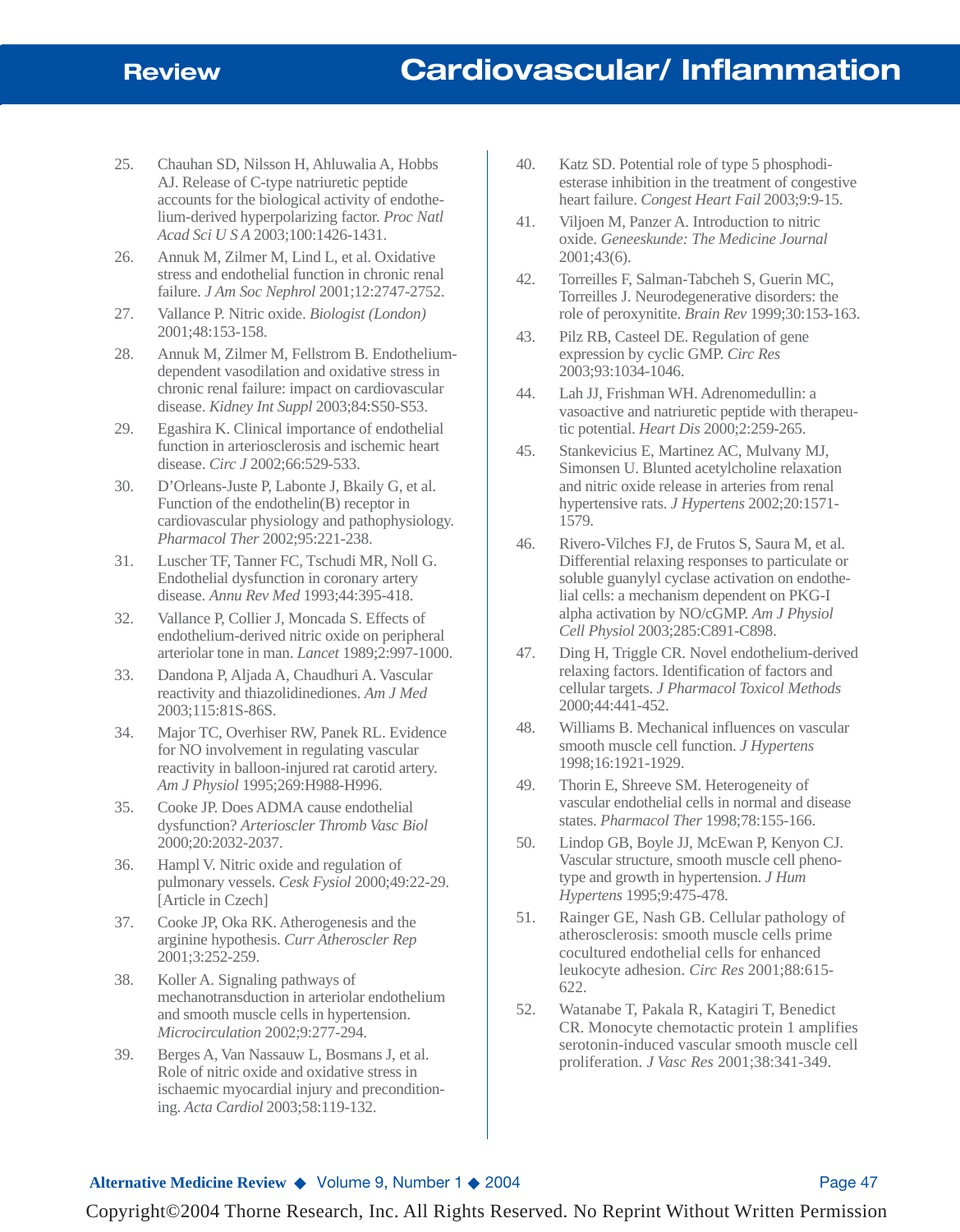- 53. Desai A, Lankford HA, Warren JS. Homocysteine augments cytokine-induced chemokine expression in human vascular smooth muscle cells: implications for atherogenesis. *Inflammation* 2001;25:179-186.
- 54. Libby P. Changing concepts of atherogenesis. *J Intern Med* 2000;247:349-358.
- 55. Kockx MM, Herman AG. Apoptosis in atherosclerosis: beneficial or detrimental? *Cardiovasc Res* 2000;45:736-746.
- 56. Gronholdt ML, Dalager-Pedersen S, Falk E. Coronary atherosclerosis: determinants of plaque rupture. *Eur Heart J* 1998;19:C24-C29.
- 57. Bennett MR. Breaking the plaque: evidence for plaque rupture in animal models of atherosclerosis. *Arterioscler Thromb Vasc Biol* 2002;22:713- 714.
- 58. Bennett MR. Vascular smooth muscle cell apoptosis – a dangerous phenomenon in vascular disease. *J Clin Basic Cardiol* 2000;3:63-65.
- 59. Mallat Z, Hugel B, Ohan J, et al. Shed membrane microparticles with procoagulant potential in human atherosclerotic plaques – a role for apoptosis in plaque thrombogenicity. *Circulation* 1999;99:348-353.
- 60. Kolodgie FD, Gold HK, Burke AP, et al. Intraplaque hemorrhage and progression of coronary atheroma. *N Engl J Med* 2003;349:2316-2325.
- 61. Fan J, Watanabe T. Inflammatory reactions in the pathogenesis of atherosclerosis. *J Atheroscler Thromb* 2003;10:63-71.
- 62. Barbieri SS, Eligini S, Brambilla M, et al. Reactive oxygen species mediate cyclooxygenase-2 induction during monocyte to macrophage differentiation: critical role of NADPH oxidase. *Cardiovasc Res* 2003;60:187- 197.
- 63. Carpenter KL, Brabbs CE, Mitchinson MJ. Oxygen radicals and atherosclerosis. *Klin Wochenschr* 1991;69:1039-1045.
- 64. Osterud B, Bjorklid E. Role of monocytes in atherogenesis. *Physiol Rev* 2003;83:1069-1112.
- 65. Carpenter KL, Challis IR, Arends MJ. Mildly oxidised LDL induces more macrophage death than moderately oxidised LDL: roles of peroxidation, lipoprotein-associated phospholipase A2 and PPARgamma. *FEBS Lett* 2003;553:145-150.
- 66. Norata GD, Tonti L, Roma P, Catapano AL. Apoptosis and proliferation of endothelial cells in early atherosclerotic lesions: possible role of oxidised LDL. *Nutr Metab Cardiovasc Dis* 2002;12:297-305.
- 67. Boyle JJ, Bowyer DE, Weissberg PL, Bennett MR. Human blood-derived macrophages induce apoptosis in human plaque-derived vascular smooth muscle cells by Fas-ligand/Fas interactions. *Arterioscler Thromb Vasc Biol* 2001;21:1402-1407.
- 68. Okamoto Y, Satomura K, Ohsuzu F, et al. Expression of matrix metalloproteinase 3 in experimental atherosclerotic plaques. *J Atheroscler Thromb* 2001;8:50-54.
- 69. Berliner JA, Heinecke JW. The role of oxidized lipoproteins in atherogenesis. *Free Radic Biol Med* 1996;20:707-727.
- 70. Heinecke JW. Mechanisms of oxidative damage of low density lipoprotein in human atherosclerosis. *Curr Opin Lipidol* 1997;8:268-274.
- 71. Stanger O, Weger M. Interactions of homocysteine, nitric oxide, folate and radicals in the progressively damaged endothelium. *Clin Chem Lab Med* 2003;41:1444-1454.
- 72. Libby P, Aikawa M. Effects of statins in reducing thrombotic risk and modulating plaque vulnerability. *Clin Cardiol* 2003;26:I11-I14.
- 73. Libby P, Aikawa M. Stabilization of atherosclerotic plaques: new mechanisms and clinical targets. *Nat Med* 2002;8:1257-1262.
- 74. Fagan KA, Tyler RC, Sato K, et al. Relative contributions of endothelial, inducible, and neuronal NOS to tone in the murine pulmonary circulation. *Am J Physiol* 1999;277:L472-L478.
- 75. Lacza Z, Snipes JA, Zhang J, et al. Mitochondrial nitric oxide synthase is not eNOS, nNOS or iNOS. *Free Radic Biol Med* 2003;35:1217-1228.
- 76. Wei G, Dawson VL, Zweier JL. Role of neuronal and endothelial nitric oxide synthase in nitric oxide generation in the brain following cerebral ischemia. *Biochim Biophys Acta* 1999;1455:23-34.
- 77. Werner ER, Werner-Felmayer G, Mayer B. Tetrahydrobiopterin, cytokines, and nitric oxide synthase. *Proc Soc Exp Biol Med* 1998;219:171- 182.
- 78. Boucher JL, Moali C, Tenu JP. Nitric oxide biosynthesis, nitric oxide synthase inhibitors and arginase competition for L-arginine utilization. *Cell Mol Life Sci* 1999;55;1015-1028.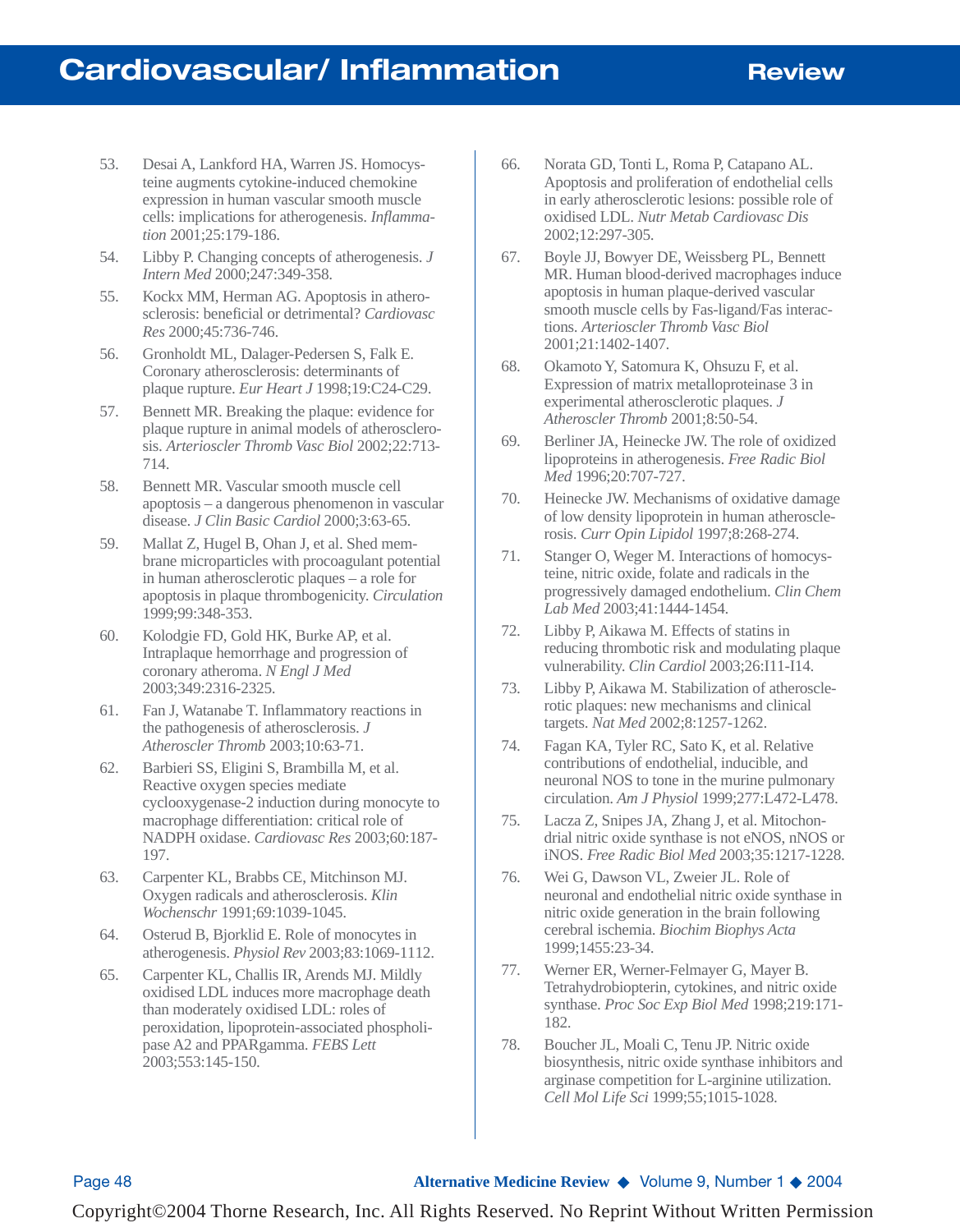- 79. Lirk P, Hoffmann G, Rieder J. Inducible nitric oxide synthase – time for reappraisal. *Curr Drug Targets Inflamm Allergy* 2002;1:89-108.
- 80. Zhang J, Schmidt J, Ryschich E, et al. Inducible nitric oxide synthase is present in human abdominal aortic aneurysm and promotes oxidative vascular injury. *J Vasc Surg* 2003;38:360-367.
- 81. Kvasnicka T. NO (nitric oxide) and its significance in regulation of vascular homeostasis. *Vnitr Lek* 2003;49:291-296. [Article in Czech]
- 82. Tapiero H, Mathe G, Couvreur P, Tew KD. I. Arginine. *Biomed Pharmacother* 2002;56:439- 445.
- 83. Preli RB, Klein KP, Herrington DM. Vascular effects of dietary L-arginine supplementation. *Atherosclerosis* 2002;162:1-15.
- 84. Tiefenbacher CP. Tetrahydrobiopterin: a critical cofactor for eNOS and a strategy in the treatment of endothelial dysfunction? *Am J Physiol Heart Circ Physiol* 2001;280:H2484-H2488.
- 85. van Hinsbergh VW. NO or H(2)O(2) for endothelium-dependent vasorelaxation: tetrahydrobiopterin makes the difference. *Arterioscler Thromb Vasc Biol* 2001;21:719-721.
- 86. Vallance P, Collier J, Moncada S. Nitric oxide synthesised from L-arginine mediates endothelium dependent dilatation in human veins *in vivo*. *Cardiovasc Res* 1989;23:1053-1057.
- 87. Anderson TJ. Assessment and treatment of endothelial dysfunction in humans. *J Am Coll Cardiol* 1999;34:631-638.
- 88. Watts GF, Playford DA, Croft KD, et al. Coenzyme Q(10) improves endothelial dysfunction of the brachial artery in Type II diabetes mellitus. *Diabetologia* 2002;45:420-426.
- 89. Heitzer T, Brockhoff C, Mayer B, et al. Tetrahydrobiopterin improves endotheliumdependent vasodilation in chronic smokers: evidence for a dysfunctional nitric oxide synthase. *Circ Res* 2000;86:E36-E41.
- 90. Ho FM, Liu SH, Liau CS, et al. High glucoseinduced apoptosis in human endothelial cells is mediated by sequential activations of c-Jun NH(2)-terminal kinase and caspase-3. *Circulation* 2000;101:2618-2624.
- 91. Ho FM, Liu SH, Liau CS, et al. Nitric oxide prevents apoptosis of human endothelial cells from high glucose exposure during early stage. *J Cell Biochem* 1999;75:258-263.
- 92. Clementi E, Brown GC, Feelisch M. Persistent inhibition of cell respiration by nitric oxide: crucial role of S-nitrosylation of mitochondrial complex 1 and protective action of glutathione. *Proc Nat Acad Sci U S A* 1998;95:7631-7636.
- 93. Mogi M, Kinpara K, Kondo A, Togari A. Involvement of nitric oxide and biopterin in proinflammatory cytokine-induced apoptotic cell death in mouse osteoblastic cell line MC3T3. *Biochem Pharmacol* 1999;58:649-654.
- 94. Bouton C. Nitrosative and oxidative modulation of iron regulatory proteins. *Cell Mol Life Sci* 1999;55:1043-1053.
- 95. Donnini S, Ziche M. Constitutive and inducible nitric oxide synthase: role in angiogenesis. *Antioxid Redox Signal* 2002;4:817-823.
- 96. Werner-Felmayer G, Golderer G, Werner ER. Tetrahydrobiopterin biosynthesis, utilization and pharmacological effects. *Curr Drug Metab* 2002;3:159-173.
- 97. Creager MA, Gallagher SJ, Girerd XJ, et al. L arginine improves endothelium dependent vasodilation in hypercholesterolemic humans. *J Clin Invest* 1992;90:1248-1253.
- 98. Heller R, Unbehaun A, Schellenberg B, et al. Lascorbic acid potentiates endothelial nitric oxide synthesis via a chemical stabilization of tetrahydrobiopterin. *J Biol Chem* 2001;276:40- 47.
- 99. d'Uscio LV, Milstien S, Richardson D, et al. Long-term vitamin C treatment increases vascular tetrahydrobiopterin levels and nitric oxide synthase activity. *Circ Res* 2003;92:88-95.
- 100. Das UN. Folic acid says NO to vascular diseases. *Nutrition* 2003;19:686-692.
- 101. Mukherjee S, Coaxum SD, Maleque M, Das SK. Effects of oxidized low density lipoprotein on nitric oxide synthetase and protein kinase C activities in bovine endothelial cells. *Cell Mol Biol (Noisy-le-grand)* 2001;47:1051-1058.
- 102. Sydow K, Munzel T. ADMA and oxidative stress. *Atheroscler Suppl* 2003;4:41-51.
- 103. Boger RH, Zoccali C. ADMA: a novel risk factor that explains excess cardiovascular event rate in patients with end-stage renal disease. *Atheroscler Suppl* 2003;4:23-28.
- 104. Tran CT, Leiper JM, Vallance P. The DDAH/ ADMA/NOS pathway. *Atheroscler Suppl* 2003;4:33-40.
- 105. Boger RH. Association of asymmetric dimethylarginine and endothelial dysfunction. *Clin Chem Lab Med* 2003;41:1467-1472.

#### **Alternative Medicine Review ◆ Volume 9, Number 1 ◆ 2004** Page 49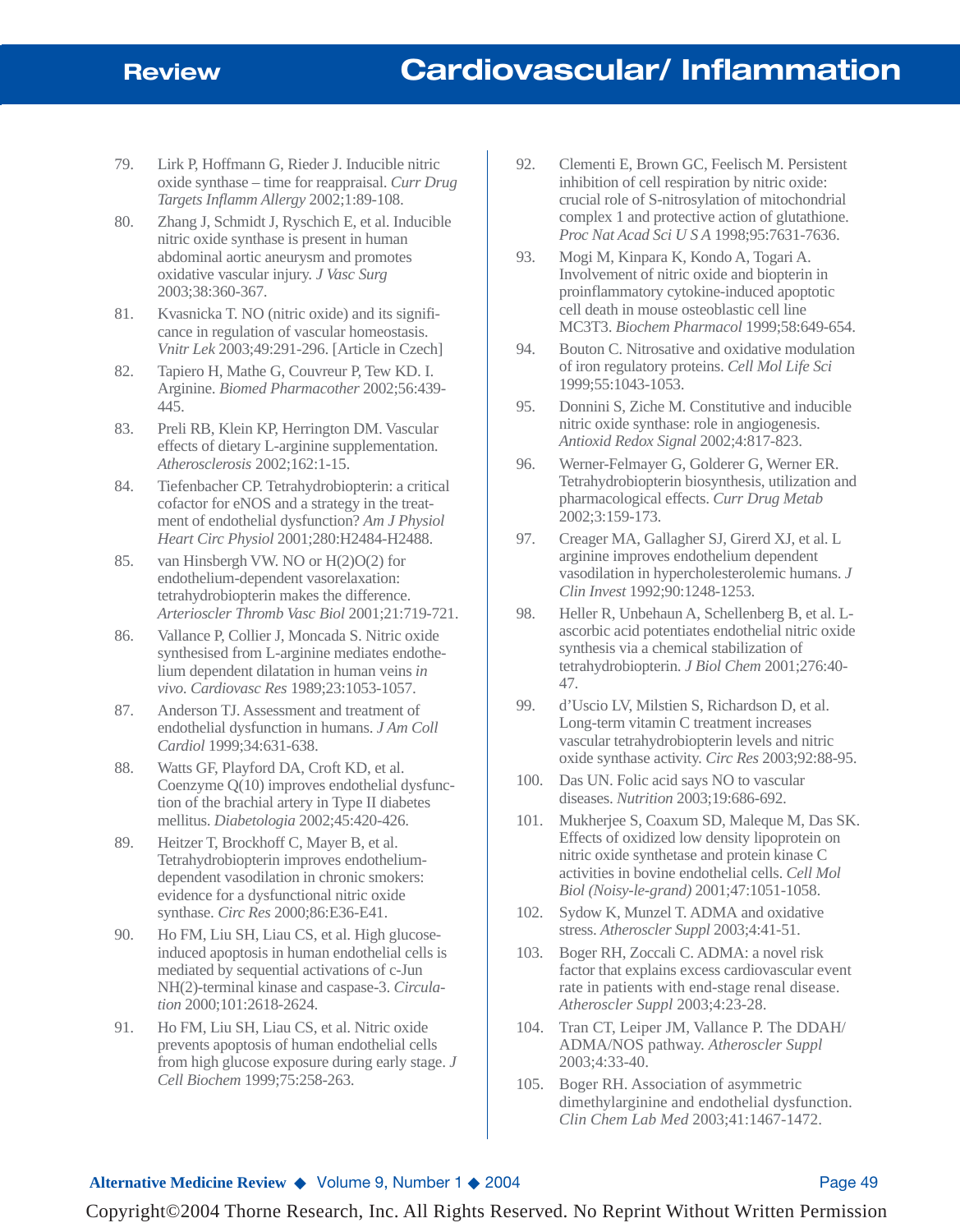- 106. Lin KY, Ito A, Asagami T, et al. Impaired nitric oxide synthase pathway in diabetes mellitus: role of asymmetric dimethylarginine and dimethylarginine dimethylaminohydrolase. *Circulation* 2002;106:987-992.
- 107. Abbasi F, Asagmi T, Cooke JP, et al. Plasma concentrations of asymmetric dimethylarginine are increased in patients with type 2 diabetes mellitus. *Am J Cardiol* 2001;88:1201-1203.
- 108. Chan JR, Boger RH, Bode-Boger SM, et al. Asymmetric dimethylarginine increases mononuclear cell adhesiveness in hypercholesterolemic humans. *Arterioscler Thromb Vasc Biol* 2000;20:1040-1046.
- 109. Mugge A, Hanefeld C, Boger RH. Plasma concentration of asymmetric dimethylarginine and the risk of coronary heart disease: rationale and design of the multicenter CARDIAC study. *Atheroscler Suppl* 2003;4:29-32.
- 110. Saitoh M, Osanai T, Kamada T, et al High plasma level of asymmetric dimethylarginine in patients with acutely exacerbated congestive heart failure: role in reduction of plasma nitric oxide level. *Heart Vessels* 2003;18:177-182.
- 111. Verhamme P, Quarck R, Hao H, et al. Dietary cholesterol withdrawal reduces vascular inflammation and induces coronary plaque stabilization in miniature pigs. *Cardiovasc Res* 2002;56:135-144.
- 112. Stuhlinger MC, Oka RK, Graf EE, et al. Endothelial dysfunction induced by hyperhomocyst(e)inemia: role of asymmetric dimethylarginine. *Circulation* 2003;108:933-938.
- 113. Jonasson TF, Hedner T, Hultberg B, Ohlin H. Hyperhomocysteinaemia is not associated with increased levels of asymmetric dimethylarginine in patients with ischaemic heart disease. *Eur J Clin Invest* 2003;33:543-549.
- 114. Rajagopalan S, Pfenninger D, Kehrer C, et al. Increased asymmetric dimethylarginine and endothelin 1 levels in secondary Raynaud's phenomenon: implications for vascular dysfunction and progression of disease. *Arthritis Rheum* 2003;48:1992-2000.
- 115. Cooke JP. The endothelium: a new target for therapy. *Vasc Med* 2000;5:49-53.
- 116. Sydow K, Schwedhelm E, Arakawa N, et al. ADMA and oxidative stress are responsible for endothelial dysfunction in hyperhomocyst(e)inemia: effects of L-arginine and B vitamins. *Cardiovasc Res* 2003;57:244-252.
- 117. Boger RH. The emerging role of asymmetric dimethylarginine as a novel cardiovascular risk factor. *Cardiovasc Res* 2003;59:824-833.
- 118. Saran R, Novak JE, Desai A, et al. Impact of vitamin E on plasma asymmetric dimethylarginine (ADMA) in chronic kidney disease (CKD): a pilot study. *Nephrol Dial Transplant* 2003;18:2415-2420.
- 119. Iuchi T, Akaike M, Mitsui T, et al. Glucocorticoid excess induces superoxide production in vascular endothelial cells and elicits vascular endothelial dysfunction. *Circ Res* 2003;92:81-87.
- 120. Ceriello A. New insights on oxidative stress and diabetic complications may lead to a "causal" antioxidant therapy. *Diabetes Care* 2003;26:1589- 1596.
- 121. Trujillo M, Radi R. Peroxynitrite reaction with the reduced and the oxidized forms of lipoic acid: new insights into the reaction of peroxynitrite with thiols. *Arch Biochem Biophys* 2002;397:91-98.
- 122. Nakagawa H, Sumiki E, Takusagawa M, et al. Scavengers for peroxynitrite: inhibition of tyrosine nitration and oxidation with tryptamine derivatives, alpha-lipoic acid and synthetic compounds. *Chem Pharm Bull (Tokyo)* 2000;48:261-265.
- 123. Whiteman M, Tritschler H, Halliwell B. Protection against peroxynitrite-dependent tyrosine nitration and alpha 1-antiproteinase inactivation by oxidized and reduced lipoic acid. *FEBS Lett* 1996;379:74-76.
- 124. Packer L, Kraemer K, Rimbach G. Molecular aspects of lipoic acid in the prevention of diabetes complications. *Nutrition* 2001;17:888-895.
- 125. Schopfer F, Riobo N, Carreras MC, et al. Oxidation of ubiquinol by peroxynitrite: implications for protection of mitochondria against nitrosative damage. *Biochem J* 2000;349:35-42.
- 126. Warnholtz A, Mollnau H, Oelze M, et al. Antioxidants and endothelial dysfunction in hyperlipidemia. *Curr Hypertens Rep* 2001;3:53-60.
- 127. Mugge A. The role of reactive oxygen species in atherosclerosis. *Z Kardiol* 1998;87:851-864.
- 128. Terao J, Yamaguchi S, Shirai M, et al. Protection by quercetin and quercetin 3-O-beta-D-glucuronide of peroxynitrite-induced antioxidant consumption in human plasma low-density lipoprotein. *Free Radic Res* 2001;35:925-931.
- 129. Haenen GR, Paquay JB, Korthouwer RE, et al. Peroxynitrite scavenging by flavonoids. *Biochem Biophys Res Commun* 1997;236:591-593.
- 130. Kirsch M, Korth HG, Sustmann R, de Groot H. The pathobiochemistry of nitrogen dioxide. *Biol Chem* 2002;383:389-399.
- 131. Chaudiere J, Ferrari-Iliou R. Intracellular antioxidants: from chemical to biochemical mechanisms. *Food Chem Toxicol* 1999;37:949-962.

#### Page 50 **Alternative Medicine Review** ◆ Volume 9, Number 1 ◆ 2004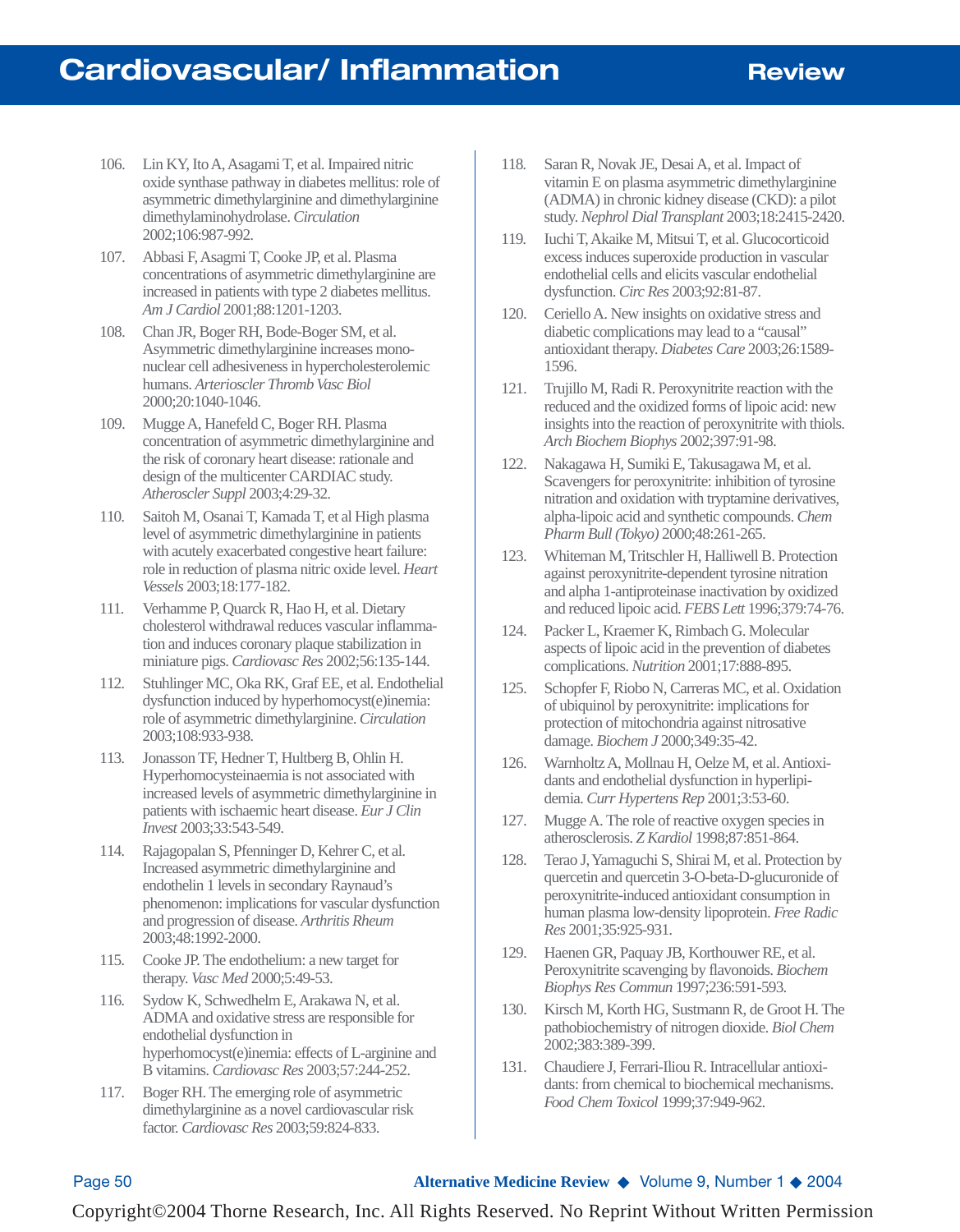- 132. Regoli F, Winston GW. Quantification of total oxidant scavenging capacity of antioxidants for peroxynitrite, peroxyl radicals, and hydroxyl radicals. *Toxicol Appl Pharmacol* 1999;156:96-105.
- 133. Kjoller-Hansen L, Boesgaard S, Laursen JB, et al. Importance of thiols (SH group) in the cardiovascular system. *Ugeskr Laeger* 1993;155:3642-3645. [Article in Danish]
- 134. Ferrari R, Ceconi C, Curello S, et al. Oxygen free radicals and myocardial damage: protective role of thiol-containing agents. *Am J Med* 1991;91:95S-105S.
- 135. Cheung PY, Wang W, Schulz R. Glutathione protects against myocardial ischemia-reperfusion injury by detoxifying peroxynitrite. *J Mol Cell Cardiol* 2000;32:1669-1678.
- 136. Deneke SM. Thiol-based antioxidants. *Curr Top Cell Regul* 2000;36:151-180.
- 137. Del Corso A, Vilardo PG, Cappiello M, et al. Physiological thiols as promoters of glutathione oxidation and modifying agents in protein Sthiolation. *Arch Biochem Biophys* 2002;397:392- 398.
- 138. Ramires PR, Ji LL. Glutathione supplementation and training increases myocardial resistance to ischemia-reperfusion *in vivo*. *Am J Physiol Heart Circ Physiol* 2001;281:H679-H688.
- 139. McCarty MF. Oxidants downstream from superoxide inhibit nitric oxide production by vascular endothelium – a key role for selenium-dependent enzymes in vascular health. *Med Hypotheses* 1999;53:315-325.
- 140. Shestakova MV, Severina IS, Dedov II, et al. Endothelial relaxation factor in the development of diabetic nephropathy. *Vestn Ross Akad Med Nauk* 1995;5:30-34. [Article in Russian]
- 141. Artenie R, Artenie A, Cosovanu A. The cardiovascular significance of nitric oxide. *Rev Med Chir Soc Med Nat Iasi* 1999;103:48-56. [Article in Romanian]
- 142. Lyons D. Impairment and restoration of nitric oxide-dependent vasodilation in cardiovascular disease. *Int J Cardiol* 1997;62:S101-S109.
- 143. Llorens S, Jordan J, Nava E. The nitric oxide pathway in the cardiovascular system. *J Physiol Biochem* 2002;58:179-188.
- 144. Jones W, Li X, Qu ZC, et al. Uptake, recycling, and antioxidant actions of alpha-lipoic acid in endothelial cells. *Free Radic Biol Med* 2002;33:83-93.
- 145. Freedman JE, Li L, Sauter R, Kearney JF Jr. alpha-Tocopherol and protein kinase C inhibition enhance platelet-derived nitric oxide release. *FASEB J* 2000;14:2377-2379.
- 146. Stulc T, Ceska R. Cholesterol lowering and the vessel wall: new insights and future perspectives. *Physiol Res* 2001;50:461-471.
- 147. Qureshi AA, Sami SA, Salser WA, Khan FA. Dosedependent suppression of serum cholesterol by tocotrienol-rich fraction (TRF25) of rice bran in hypercholesterolemic humans. *Atherosclerosis* 2002;161:199-207.
- 148. Caron MF, White CM. Evaluation of the antihyperlipidemic properties of dietary supplements. *Pharmacotherapy* 2001;21:481-487.
- 149. Packer L, Weber SU, Rimbach G. Molecular aspects of alpha-tocotrienol antioxidant action and cell signalling. *J Nutr* 2001;131:369S-373S.
- 150. Hamazaki K, Itomura M, Huan M, et al. n-3 longchain FA decrease serum levels of TG and remnantlike particle-cholesterol in humans. *Lipids* 2003;38:353-358.
- 151. Laidlaw M, Holub BJ. Effects of supplementation with fish oil-derived n-3 fatty acids and gammalinolenic acid on circulating plasma lipids and fatty acid profiles in women. *Am J Clin Nutr* 2003;77:37- 42.
- 152. Lanzmann-Petithory D. Alpha-linolenic acid and cardiovascular diseases. *J Nutr Health Aging* 2001;5:179-183.
- 153. al-Awadhi AM, Dunn CD. Effects of fish-oil constituents and plasma lipids on fibrinolysis *in vitro*. *Br J Biomed Sci* 2000;57:273-280.
- 154. Castro Beiras A, Vazquez Rodriguez JM, Muniz J, et al. The relationship between clinical events and the angiographic lesions in coronary atherosclerosis. Hypolipemic treatment and plaque stabilization. *Rev Esp Cardiol* 1995;48:23-30.
- 155. Aikawa M, Libby P. Lipid lowering reduces proteolytic and prothrombotic potential in rabbit atheroma. *Ann N Y Acad Sci* 2000;902:140-152.
- 156. Sinatra ST, DeMarco J. Free radicals, oxidative stress, oxidized low density lipoprotein (LDL), and the heart: antioxidants and other strategies to limit cardiovascular damage. *Conn Med* 1995;59:579-588.
- 157. Hoeschen RJ. Oxidative stress and cardiovascular disease. *Can J Cardiol* 1997;13:1021- 1025.
- 158. Frei B. Cardiovascular disease and nutrient antioxidants: role of low-density lipoprotein oxidation. *Crit Rev Food Sci Nutr* 1995;35:83- 98.

#### **Alternative Medicine Review ◆ Volume 9, Number 1 ◆ 2004** Page 51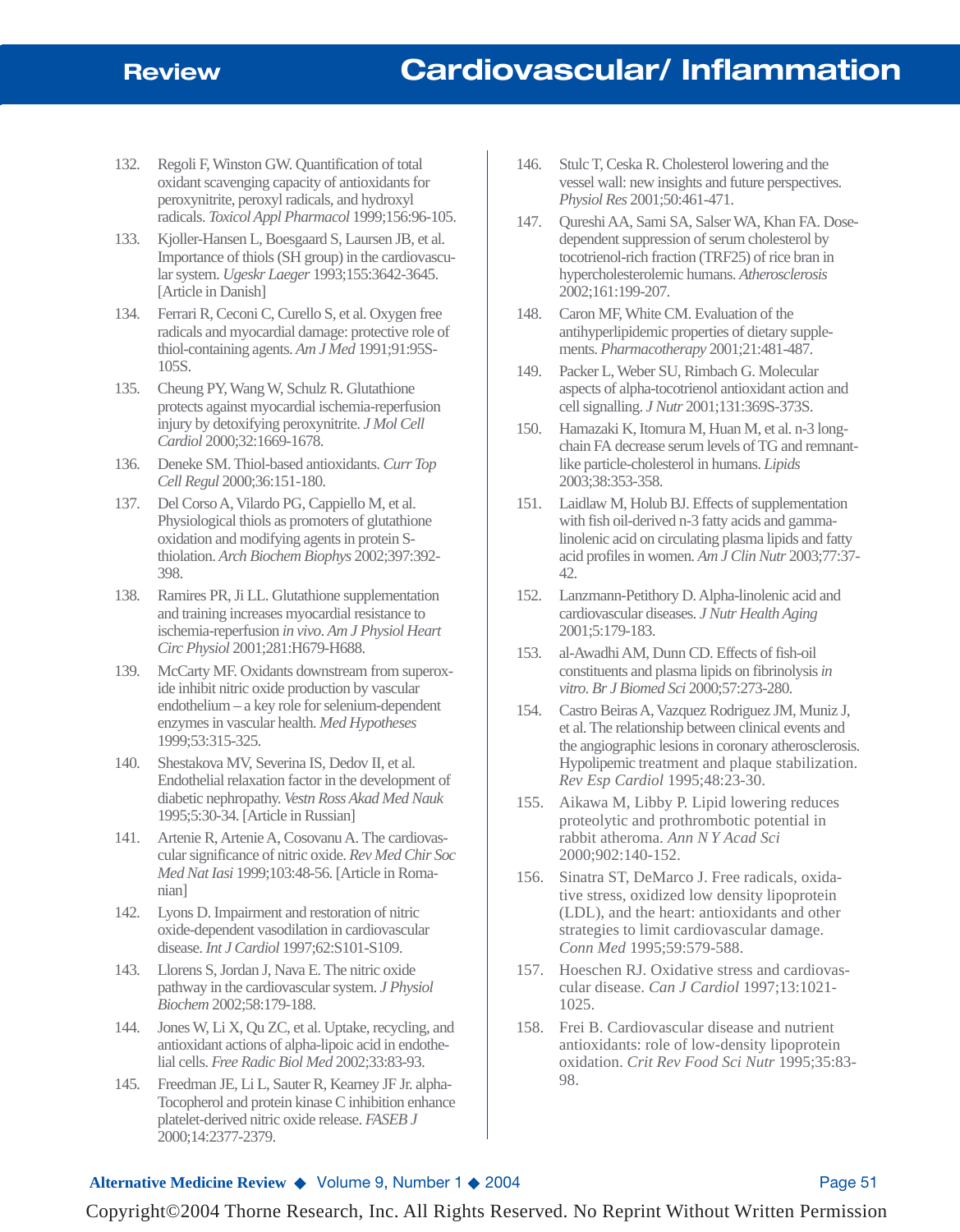- 159. Kolchin IuN, Maksiutina NP, Balanda PP, et al. The cardioprotective action of quercetin in experimental occlusion and reperfusion of the coronary artery in dogs. *Farmakol Toksikol* 1991;54:20-23. [Article in Russian]
- 160. Simon E, Gariepy J, Cogny A, et al. Erythrocyte, but not plasma, vitamin E concentration is associated with carotid intima-media thickening in asymptomatic men at risk for cardiovascular disease. *Atherosclerosis* 2001;159:193-200.
- 161. Andreeva-Gateva P. Antioxidant vitamins significance for preventing cardiovascular diseases. Part 1. Oxidized low-density lipoproteins and atherosclerosis; antioxidant dietary supplementation – vitamin E. *Vutr Boles* 2000;32:11-18. [Article in Bulgarian]
- 162. Bolton-Smith C, Woodward M, Tunstall-Pedoe H. The Scottish Heart Health Study. Dietary intake by food frequency questionnaire and odds ratios for coronary heart disease risk. II. The antioxidant vitamins and fibre. *Eur J Clin Nutr* 1992;46:85-93.
- 163. Eichholzer M, Stahelin HB, Gey KF. Inverse correlation between essential antioxidants in plasma and subsequent risk to develop cancer, ischemic heart disease and stroke respectively: 12-year follow-up of the Prospective Basel Study. *EXS* 1992;62:398-410.
- 164. O'Byrne D, Grundy S, Packer L, et al. Studies of LDL oxidation following alpha-, gamma-, or delta-tocotrienyl acetate supplementation of hypercholesterolemic humans. *Free Radic Biol Med* 2000;29:834-845.
- 165. Knekt P, Jarvinen R, Reunanen A, Maatela J. Flavonoid intake and coronary mortality in Finland: a cohort study. *BMJ* 1996;312:478-481.
- 166. Formica JV, Regelson W. Review of the biology of quercetin and related bioflavonoids. *Food Chem Toxicol* 1995;33:1061-1080.
- 167. Zhang WJ, Frei B. Alpha-lipoic acid inhibits TNF-alpha-induced NF-kappaB activation and adhesion molecule expression in human aortic endothelial cells. *FASEB J* 2001;15:2423-2432.
- 168. Kunt T, Forst T, Wilhelm A, et al. Alpha-lipoic acid reduces expression of vascular cell adhesion molecule-1 and endothelial adhesion of human monocytes after stimulation with advanced glycation end products. *Clin Sci (Lond)* 1999;96:75-82.
- 169. Bierhaus A, Chevion S, Chevion M, et al. Advanced glycation end product-induced activation of NF-kappaB is suppressed by alphalipoic acid in cultured endothelial cells. *Diabetes* 1997;46:1481-1490.
- 170. Heitzer T, Finckh B, Albers S, et al. Beneficial effects of alpha-lipoic acid and ascorbic acid on endothelium-dependent, nitric oxide-mediated vasodilation in diabetic patients: relation to parameters of oxidative stress. *Free Radic Biol Med* 2001;31:53-61.
- 171. Morcos M, Borcea V, Isermann B, et al. Effect of alpha-lipoic acid on the progression of endothelial cell damage and albuminuria in patients with diabetes mellitus: an exploratory study. *Diabetes Res Clin Pract* 2001;52:175- 183.
- 172. Yap S. Classical homocystinuria: vascular risk and its prevention. *J Inherit Metab Dis* 2003;26:259-265.
- 173. Guilland JC, Favier A, Potier de Courcy G, et al. Hyperhomocysteinemia: an independent risk factor or a simple marker of vascular disease? 1. Basic data. *Pathol Biol (Paris)* 2003;51:101- 110. [Article in French]
- 174. Takahashi K, Takeya M, Sakashita N. Multifunctional roles of macrophages in the development and progression of atherosclerosis in humans and experimental animals. *Med Electron Microsc* 2002;35:179-203.
- 175. Parker RA, Pearce BC, Clark RW, et al. Tocotrienols regulate cholesterol production in mammalian cells by post-transcriptional suppression of 3-hydroxy-3-methylglutarylcoenzyme A reductase. *J Biol Chem* 1993;268:11230-11238.
- 176. Pearce BC, Parker RA, Deason ME, et al. Hypocholesterolemic activity of synthetic and natural tocotrienols. *J Med Chem* 1992;35:3595- 3606.
- 177. Qureshi AA, Qureshi N, Wright JJ, et al. Lowering of serum cholesterol in hypercholesterolemic humans by tocotrienols (palmvitee). *Am J Clin Nutr* 1991;53:1021S-1026S.
- 178. Qureshi AA, Bradlow BA, Brace L, et al. Response of hypercholesterolemic subjects to administration of tocotrienols. *Lipids* 1995;30:1171-1177.
- 179. Adler AJ, Holub BJ. Effect of garlic and fish-oil supplementation on serum lipid and lipoprotein concentrations in hypercholesterolemic men. *Am J Clin Nutr* 1997;65:445-450.
- 180. O'Byrne D, Grundy S, Packer L, et al. Studies of LDL oxidation following alpha-, gamma-, or delta-tocotrienyl acetate supplementation of hypercholesterolemic humans. *Free Radic Biol Med* 2000;29:834-845.